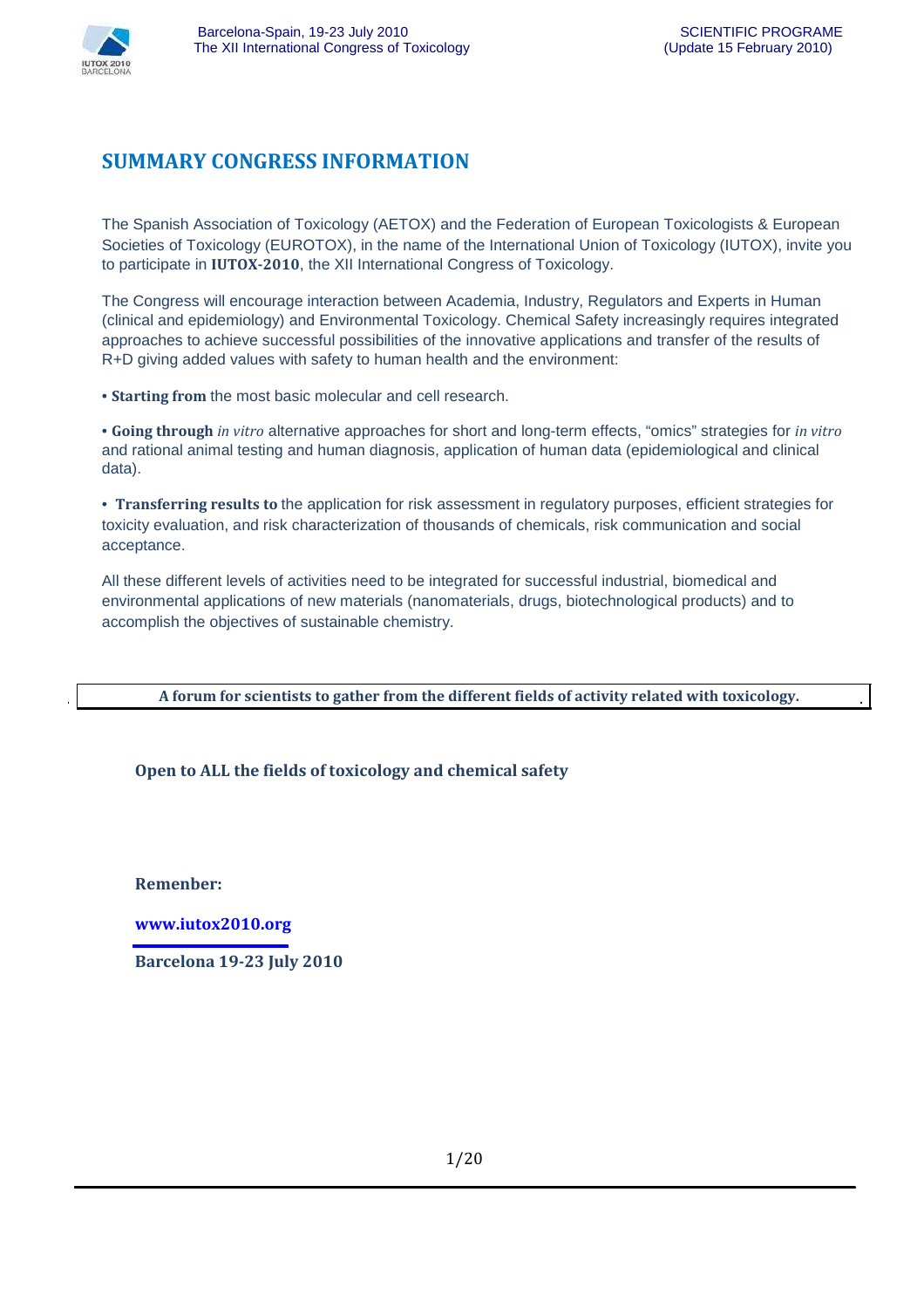

#### **General Provisional TIMETABLE of the Congress**

This distribution is only tentative and might suffer some changes. Final timetable will be published in June 2010 Free communications will be presented in Poster format.

|       | Monday 19 July          | <b>Tuesday</b><br>20 July | Wednesday<br>21 July                              | <b>Thursday</b><br>22 July    | Friday<br>23 July      |
|-------|-------------------------|---------------------------|---------------------------------------------------|-------------------------------|------------------------|
| 09:00 | Registration            | <b>Plenary Lecture</b>    | <b>Plenary Lecture</b>                            | <b>Plenary Lecture</b>        | <b>Plenary Lecture</b> |
|       | (all day)               |                           |                                                   |                               |                        |
| 10:00 |                         | Coffee                    | Coffee                                            | Coffee                        | Coffee                 |
| 10:30 | Courses                 | Symposium SY01            | Symposium SY09                                    | Symposium SY17                | Symposium SY26         |
|       |                         | Symposium SY02            | Symposium SY10                                    | Symposium SY18                | Symposium SY27         |
|       | Exhibitors prep.        | Symposium SY03            | Symposium SY11                                    | Symposium SY19                | Symposium SY28         |
|       |                         | Symposium SY04            | Symposium SY12                                    | Symposium SY20                | Symposium SY29         |
|       | Meetings                |                           |                                                   |                               |                        |
| 13:00 |                         | Poster Session 1          | Poster Session 2                                  | Poster Session 3              | Closing                |
|       |                         | Sub.Com-Meetings          | <b>EUROTOX Business</b><br><b>Council Meeting</b> | <b>IUTOX General Assembly</b> | Ceremony               |
|       |                         | Exhibition                | Exhibition                                        | Exhibition                    |                        |
|       |                         | Lunch                     | Lunch                                             | Lunch                         |                        |
| 15:00 |                         | Informative sessions      | Informative sessions                              | <b>EUROTOX-SOT Debate</b>     |                        |
|       |                         | Round Tables RT01         | Round Tables RT02                                 |                               |                        |
| 16:00 |                         | Coffee                    | Coffee                                            | Coffee                        |                        |
| 16:30 |                         | Symposium SY05            | Symposium SY13                                    | Symposium SY21                |                        |
|       |                         | Symposium SY06            | Symposium SY14                                    | Symposium SY22                |                        |
|       |                         | Symposium SY07            | Symposium SY15                                    | Symposium SY23                |                        |
| 18:00 | <b>Opening Ceremony</b> | Symposium SY08            | Symposium SY16                                    | Symposium SY25                |                        |
|       | <b>Opening Lecture</b>  |                           |                                                   |                               |                        |
| 19:30 | Welcome reception       |                           |                                                   | <b>Congress Dinner</b>        |                        |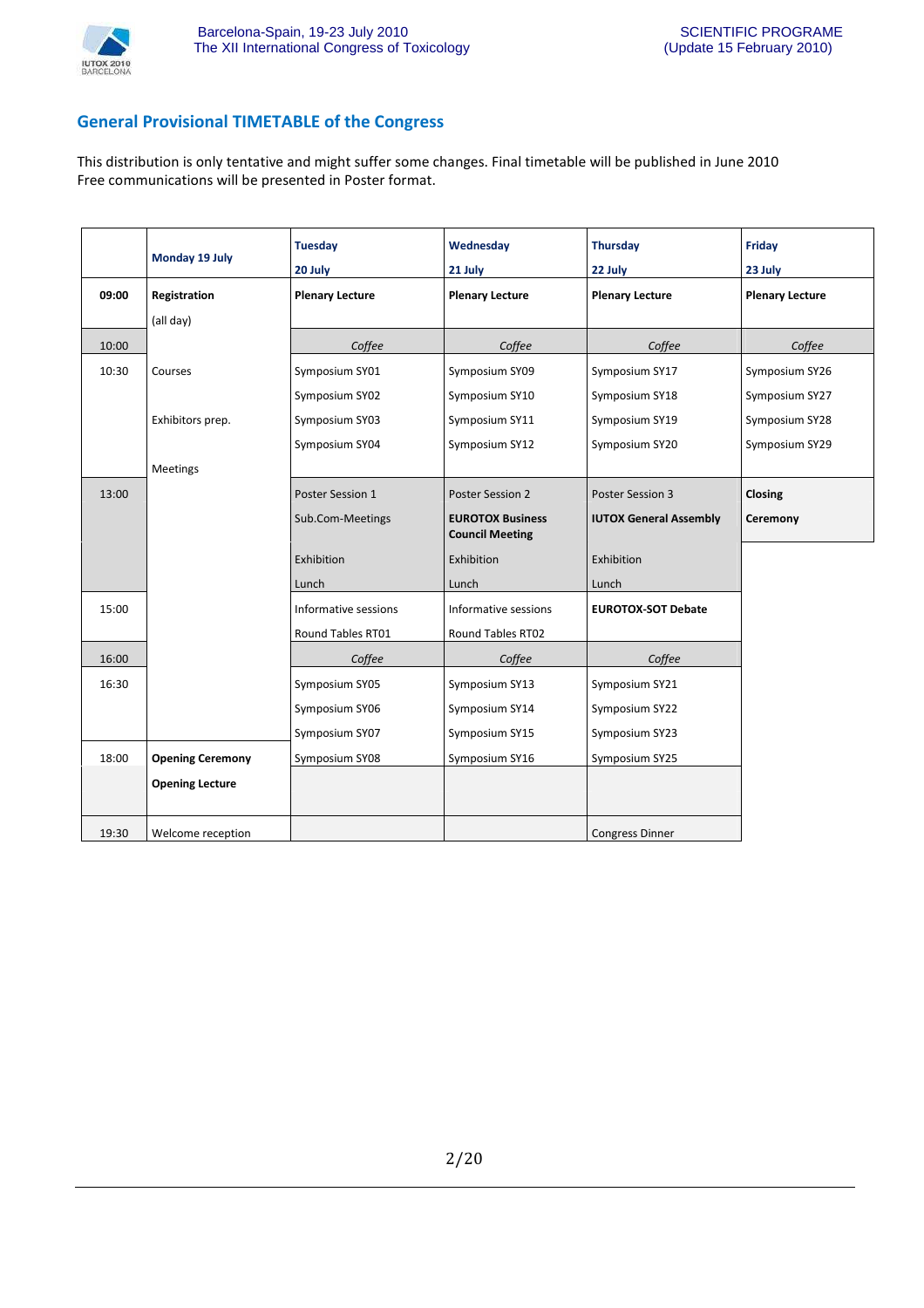

### **Monday 19 July**

| 09:00          | Open Registration (all day)                                                             |                                                                                                                                                                                                                                                                                                                                                                                                                                                                                                                                                                                     |
|----------------|-----------------------------------------------------------------------------------------|-------------------------------------------------------------------------------------------------------------------------------------------------------------------------------------------------------------------------------------------------------------------------------------------------------------------------------------------------------------------------------------------------------------------------------------------------------------------------------------------------------------------------------------------------------------------------------------|
| 9:00 to 17:00  | <b>Exhibitors preparations</b>                                                          |                                                                                                                                                                                                                                                                                                                                                                                                                                                                                                                                                                                     |
| 9:00 to 17:00  | Meetings (Committees)                                                                   |                                                                                                                                                                                                                                                                                                                                                                                                                                                                                                                                                                                     |
| 10:00 to 17:00 | Pre-congress Courses<br>$CEC-1$<br>CEC-2<br>CEC-3<br>CEC-4<br>CEC-5<br>$CEC-6$<br>CEC-7 | Individual susceptibility and biomarkers in occupational toxicology<br>Regulatory toxicology and risk assessment processes for preventative and<br>therapeutic vaccine development.<br>In vitro test of teratogenicity: a practical approach<br>Evaluation of drugs without animals<br>Emerging innovative methods and technologies for biomonitoring of<br>xenobiotics<br>Online Internet sources of toxicological information: a practical course<br>(palmtop computer with wifi is needed)<br>Animal and in vitro models for the assessment of sensory and nervous<br>toxicities |
| 18:00          | <b>Opening Ceremony</b>                                                                 |                                                                                                                                                                                                                                                                                                                                                                                                                                                                                                                                                                                     |
|                | Opening Lecture                                                                         |                                                                                                                                                                                                                                                                                                                                                                                                                                                                                                                                                                                     |
| 19:30          | Welcome reception                                                                       |                                                                                                                                                                                                                                                                                                                                                                                                                                                                                                                                                                                     |

### **Tuesday . 20 July**

| 08:30 | Poster mounting                                  | Poster area open for mounting Posters session 1                                                                                                              |
|-------|--------------------------------------------------|--------------------------------------------------------------------------------------------------------------------------------------------------------------|
| 09:00 | Plenary Lecture                                  | Pending                                                                                                                                                      |
| 10:00 | Coffee                                           |                                                                                                                                                              |
| 10:30 | Symposium SY01                                   | Toxicosurveillance- Current status and future prospects                                                                                                      |
|       | Symposium SY02                                   | Sensory Systems as Toxicity Targets                                                                                                                          |
|       | Symposium SY03                                   | Genetic polymorphism and drug metabolizing enzymes                                                                                                           |
|       | Symposium SY04                                   | The diet in colon cancer development                                                                                                                         |
| 13:00 | Poster Session 1 (Author<br>present 14:00-15:00) | <b>Poster Sessions day 1 (Human, Clinical, Occupational, Human biomonitoring,</b><br>epidemiological, Environmental health, Ecotoxicity, Food Safety, other) |
|       | Sub.Com-Meetings                                 |                                                                                                                                                              |
|       | Exhibition                                       |                                                                                                                                                              |
|       | Lunch                                            |                                                                                                                                                              |
| 15:00 | Key Lecture                                      |                                                                                                                                                              |
|       | Round Table RT01                                 |                                                                                                                                                              |
|       | Informative sessions                             |                                                                                                                                                              |
| 16:00 | Coffee                                           |                                                                                                                                                              |
| 16:30 | Symposium SY05                                   | Biomarkers and Molecular Mechanisms in Pesticide Toxicity                                                                                                    |
|       | Symposium SY06                                   | Effects of climate change on human health - special focus on contaminants                                                                                    |
|       | Symposium SY07                                   | New Developments in Pulmonary Carcinogenesis                                                                                                                 |
|       | Symposium SY08                                   | Safe Nanotechnologies - A Challenge for the Future                                                                                                           |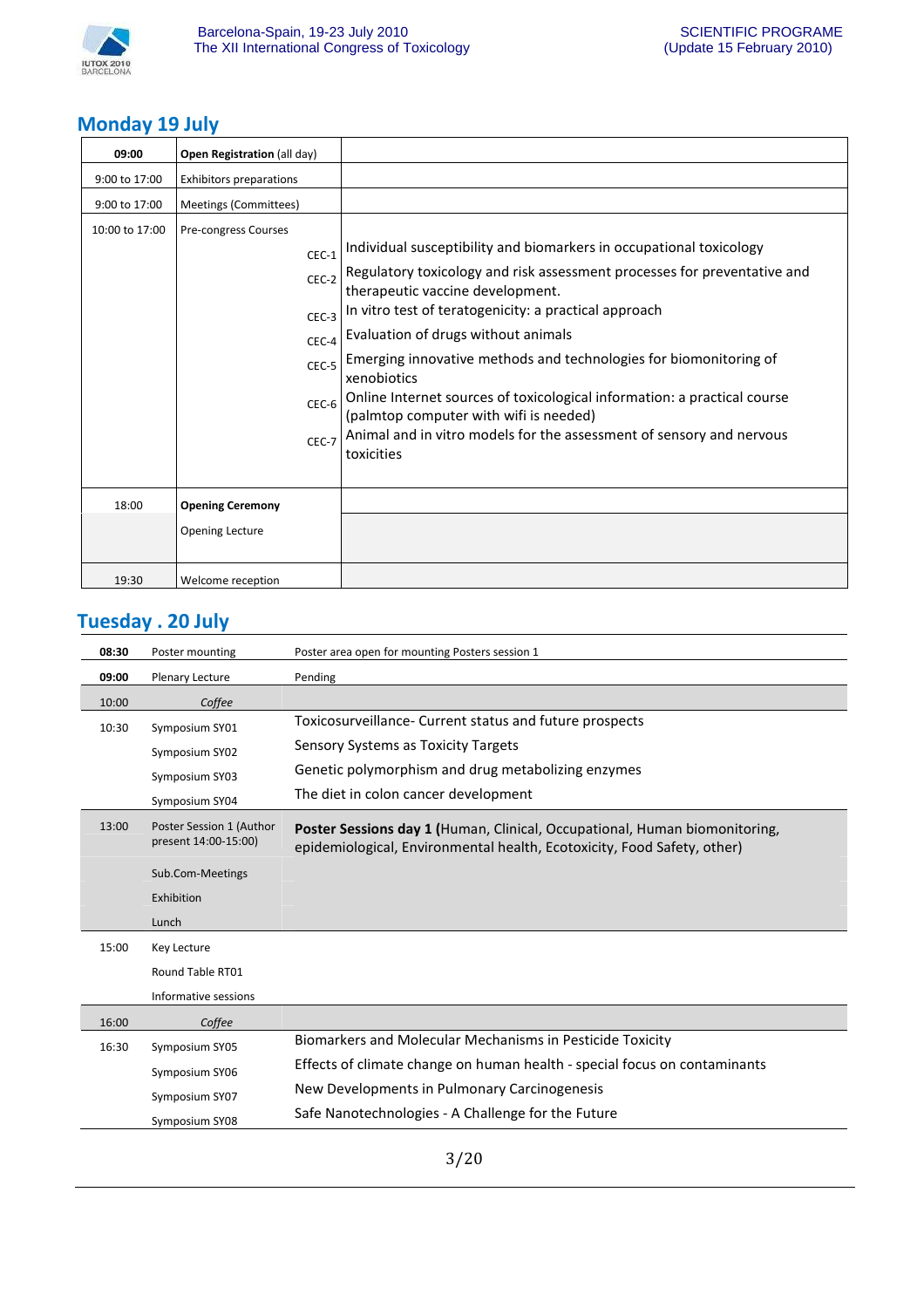

18:30 End and Poster off

# **Wednesday 21 July**

| 08:30 | Poster mounting                                  | Poster area open for mounting Posters session 1                                                                                                                                       |
|-------|--------------------------------------------------|---------------------------------------------------------------------------------------------------------------------------------------------------------------------------------------|
| 09:00 | Plenary Lecture                                  | Pending                                                                                                                                                                               |
| 10:00 | Coffee                                           |                                                                                                                                                                                       |
| 10:30 | Symposium SY09                                   | Individual susceptibility to environmental and occupation exposure                                                                                                                    |
|       | Symposium SY10                                   | Endocrine disrupters: effects on reproduction and development                                                                                                                         |
|       | Symposium SY11                                   | Genotoxicity testing: for impurities in drugs.                                                                                                                                        |
|       | Symposium SY12                                   | Risk Assessment of Herbal Medicines and Botanical Supplements                                                                                                                         |
| 13:00 | Poster Session 2 (Author<br>present 14:00-15:00) | Poster Sessions day 2 (Target Organ toxicity, mutagenicity, carcinogenicity,<br>reproduction-development, Inmunotoxicity, in vitro methods, mechanistic,<br>biotransformation, other) |
|       | <b>EUROTOX</b>                                   | <b>EUROTOX Business Council Meeting (from 13:00 until 18:00)</b>                                                                                                                      |
|       | Exhibition                                       |                                                                                                                                                                                       |
|       | Lunch                                            | Served in Exhibition area                                                                                                                                                             |
| 15:00 | Key lecture                                      |                                                                                                                                                                                       |
|       | Round Table RT02                                 |                                                                                                                                                                                       |
|       | Informative sessions                             |                                                                                                                                                                                       |
| 16:00 | Coffee                                           |                                                                                                                                                                                       |
| 16:30 | Symposium SY13                                   | Drugs of Abuse-The things you didn't know                                                                                                                                             |
|       | Symposium SY14                                   | Glia-Neuron Interactions in Neurotoxicology                                                                                                                                           |
|       | Symposium SY15                                   | Toxicity and risk assessment of heat-treatment formed products                                                                                                                        |
|       | Symposium SY16                                   | Integration of genomics, proteomics and metabolomics technologies in drug safety<br>assessment                                                                                        |
| 18:30 | End and Poster off                               |                                                                                                                                                                                       |

### **Thursday 22 July**

| 08:30 | Poster mounting                                  | Poster area open for mounting Posters session 1                                                                                                                                                                                                      |
|-------|--------------------------------------------------|------------------------------------------------------------------------------------------------------------------------------------------------------------------------------------------------------------------------------------------------------|
| 09:00 | Plenary Lecture                                  | Pending                                                                                                                                                                                                                                              |
| 10:00 | Coffee                                           |                                                                                                                                                                                                                                                      |
| 10:30 | Symposium SY17                                   | Contribution of biological monitoring to occupational risk assessment                                                                                                                                                                                |
|       | Symposium SY18                                   | Developmental Neurotoxicity Testing in the 21st Century: High-Throughput Screening<br><b>Methods</b>                                                                                                                                                 |
|       | Symposium SY19                                   | Pending                                                                                                                                                                                                                                              |
|       | Symposium SY20                                   | Education and chemical safety in developing countries                                                                                                                                                                                                |
| 13:00 | Poster Session 3 (Author<br>present 14:00-15:00) | <b>Poster Sessions day 3 (Relevant substances, nanotoxicology, metals, pesticides, industrial</b><br>contaminants, drugs development, cosmetics, biotoxins, analytical, regulatory, testing,<br>forensic, educational, risk management, QSAR, other) |
|       | <b>IUTOX</b>                                     | <b>IUTOX General Assembly</b>                                                                                                                                                                                                                        |
|       | Exhibition                                       |                                                                                                                                                                                                                                                      |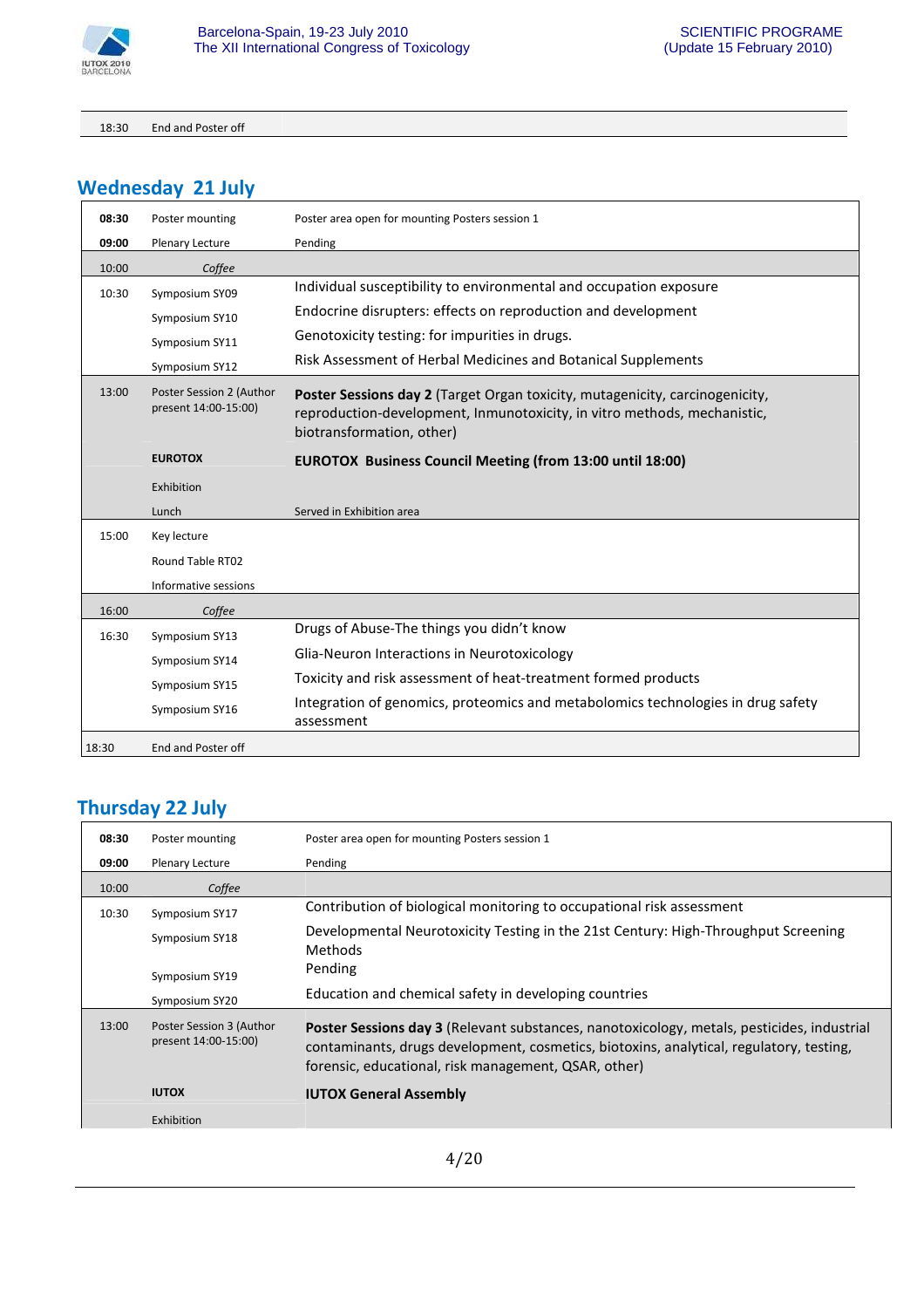

|       | Lunch                     |                                                                            |
|-------|---------------------------|----------------------------------------------------------------------------|
| 15:00 | <b>EUROTOX-SOT Debate</b> | Threshold of Toxicological concern (TTC): is based on science or politics? |
| 16:00 | Coffee                    |                                                                            |
| 16:30 | Symposium SY21            | New insights into acetaminophen toxicity                                   |
|       | Symposium SY22            | Transcription factor crosstalk in xenobiotic induced adverse effects       |
|       | Symposium SY23            | In Silico Toxicology                                                       |
| 18:00 | Symposium SY24            | Immunotoxicology: From models to humans                                    |
| 18:30 | End and Poster off        |                                                                            |
| 19:30 | <b>Congress Dinner</b>    |                                                                            |

This distribution is only tentative and might suffer some changes. Final timetable will be published in June 2010

## **Friday 23 July**

| 08:30 | Poster mounting         | Poster area open for mounting Posters session 1                                      |
|-------|-------------------------|--------------------------------------------------------------------------------------|
| 09:00 | Plenary Lecture         | Pending                                                                              |
| 10:00 | Coffee                  |                                                                                      |
| 10:30 | Symposium SY26          | The changing face of clinical toxicology<br>(Sponsored by Bo Homlsted Memorial Fund) |
|       | Symposium SY27          | Detoxication and susceptibility to anticholinesterase pesticides                     |
|       | Symposium SY28          | HBCD as a replacement flame retardant; another POP?                                  |
|       | Symposium SY29          | Combined Exposures to Multiple Chemicals in Risk Assessment: A Pragmatic<br>Approach |
| 13:00 | <b>Closing Ceremony</b> |                                                                                      |
| 14:00 | <b>End of Congress</b>  |                                                                                      |

**CALENDAR.** Abstracts submission, registration (delegates, exhibitors) will be open in July 2009 with deadlines in February 2010.

**EXHIBITORS.** The exhibitor area will be in the same area of poster presentation and serving coffees and lunches and area of free Wifi Internet access and between some rooms for symposia. Therefore the interaction of exhibitors and congress Delegates will be strongly facilitated. Registration for Exhibitors will be open in July 2010

**VENUE. Barcelona** is situated on the Mediterranean Sea Coast in north-eastern **Spain**. Barcelona is a modern, historical city, which is well connected with Europe and the entire world by land, sea and air. It is also known for its high quality venues, hotel facilities and public transport.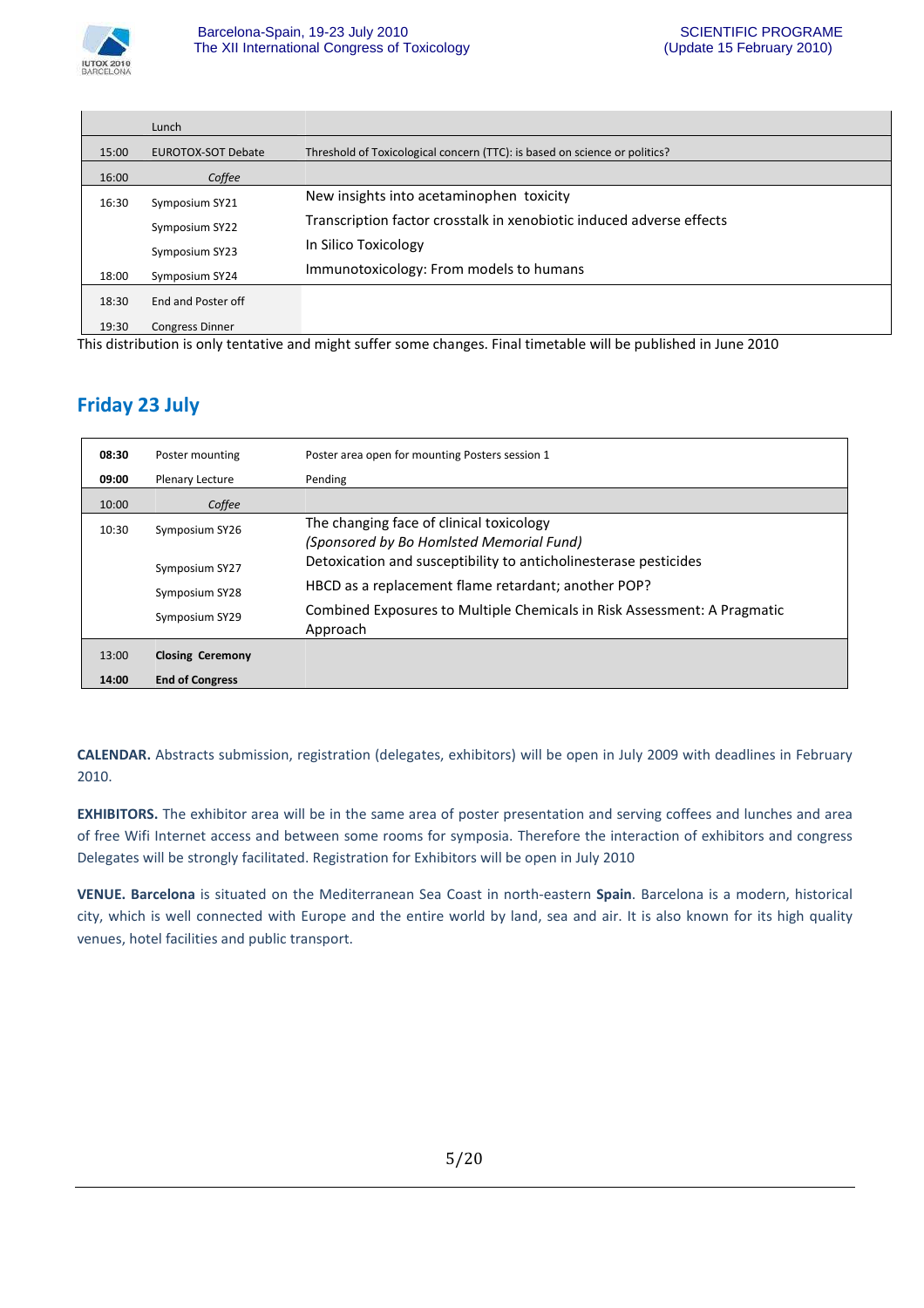

# **DETAIL PROGRAM PLENARY LECTURES AND SPECIAL SESSIONS**

| 19 July | 18:00 | KLO1 | <b>Opening Lecture (to be announced)</b>                                                                                                                                                                      |
|---------|-------|------|---------------------------------------------------------------------------------------------------------------------------------------------------------------------------------------------------------------|
| 20 July | 09:00 | KLO2 | Key Lecture 2 (to be announced)                                                                                                                                                                               |
| 21 July | 09:00 | KLO3 | <b>Key Lecture 3</b> (to be announced)                                                                                                                                                                        |
| 22 July | 09:00 | KL04 | <b>Key Lecture 4</b> (to be announced)                                                                                                                                                                        |
| 23 July | 09:00 | KLO5 | <b>Key Lecture 5</b> (to be announced)                                                                                                                                                                        |
| 21 July | 15:00 | RT02 | Role of in vitro and in silico alternative methods and global impact for regulatory<br>processes (Round Table with representative institutions)<br>Argelia Castaño. (REMA-ECOPA).<br>Speakers to be announced |
| 20 July |       |      |                                                                                                                                                                                                               |

## **EUROTOX-SOT Debate**

| 22 July | 14:30 |       | $SY01$ Threshold of Toxicological concern(TTC): is based on science or politics?"<br><b>Nancy Claude</b> Institut de Recherches Internationales Servier. Courbevoie, FRA<br>Sponsored by EUROTOX and Society of Toxicology USA |
|---------|-------|-------|--------------------------------------------------------------------------------------------------------------------------------------------------------------------------------------------------------------------------------|
|         |       | Deb-1 | IN FAVOUR:                                                                                                                                                                                                                     |
|         |       |       | <b>Sue Barlow.</b> Independent Consultant in Toxicology, Brighton, GBR                                                                                                                                                         |
|         |       | Deb-2 | AGAINST:                                                                                                                                                                                                                       |

*Michael Cheeseman***.** *Center for Food Safety and Applied Nutrition, US FDA, College Park, MD, USA*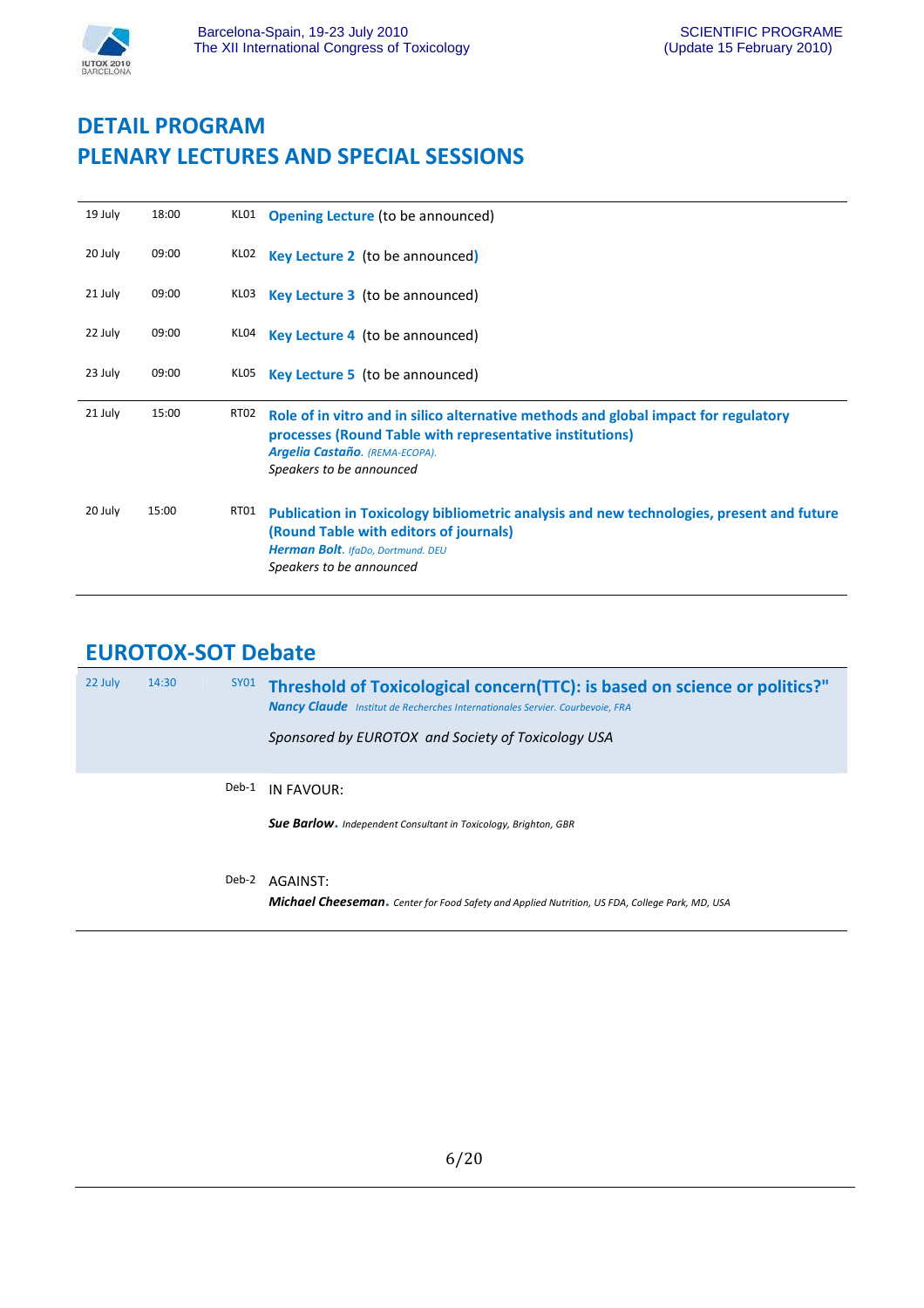

## **CONTINUOUS EDUCATIONAL COURSE**

**(**Pre-congress Courses, starting day of the Congress)

Registration Fee: 250 € (Late registration: 350€)

- CEC-1 Individual susceptibility and biomarkers in occupational toxicology
- CEC-2 Regulatory toxicology and risk assessment processes for preventative and therapeutic vaccine development.
- CEC-3 In vitro test of teratogenicity: a practical approach
- CEC-4 Evaluation of drugs without animals
- CEC-5 Emerging innovative methods and technologies for biomonitoring of xenobiotics
- CEC-6 Online Internet sources of toxicological information: a practical course (palmtop computer with wifi is needed)
- CEC-7 Animal and in vitro models for the assessment of sensory and nervous toxicities"

*(Details of the contents will be published later on)*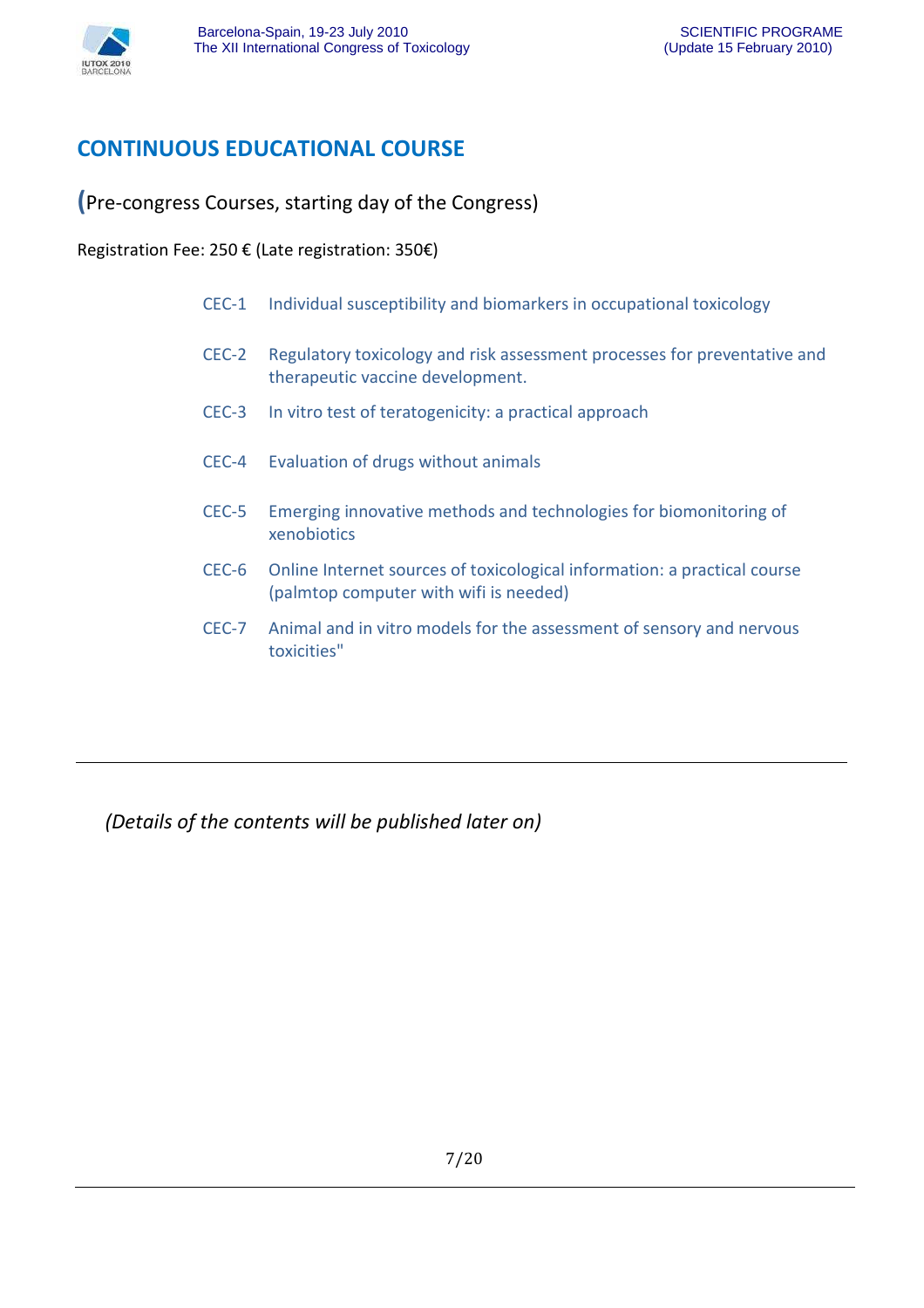

# **SIMPOSIA**

| 20 July | 10:30 |        | SY01 Toxicosurveillance- Current status and future prospects<br><b>Nickholas Bateman.</b> University of Edinburgh. GBR                                                           |
|---------|-------|--------|----------------------------------------------------------------------------------------------------------------------------------------------------------------------------------|
|         |       | SY01-1 | <b>Toxicosurveillance Spanish Program</b><br>Ana Ferrer-Dufol. Unit of Clinical Toxicology. Clinical Hospital. Zaragoza. ESP                                                     |
|         |       | SY01-2 | Practical approaches to toxicosurveillance in Asia.<br><b>Andrew Dawson.</b> Faculty of Medicine, University of Peradeniya. Peradeniya SRI                                       |
|         |       | SY01-3 | Using epidemiological data to study lethal occupational exposures<br><b>David Coggon.</b> MRC. Epidemiology Resource Centre, University of Southampton GBR                       |
|         |       | SY01-4 | Toxicosurveillance using poison center data-streams<br>pending confirmation                                                                                                      |
|         |       | SY01-5 | International collaboration in Toxicosurveillance: a WHO perspective<br><b>Tim J Meredith.</b> International Programme on Chemical Safety. World Health Organization. Geneva CHE |

| 20 July | 10:30 | SY02   | <b>Sensory Systems as Toxicity Targets</b><br><b>Larry Fechter.</b> Jerry Pettis Memorial Veterans Medical Center,. USA                                                                                            |
|---------|-------|--------|--------------------------------------------------------------------------------------------------------------------------------------------------------------------------------------------------------------------|
|         |       | SY02-1 | Auditory effects of combined exposures to noise and chemicals in experimental animals<br><b>Pierre Campo,</b> Institut National de Recherche et de Sécurité, France                                                |
|         |       | SY02-2 | Toxicity of Nitriles on the Peripheral Vestibular System: Defining New Families of<br>Compounds with "Classic-Type" of Inner Ear Toxicity.<br>Jordi Llorens. Universitat de Barcelona,. ESP                        |
|         |       | SY02-3 | Visual Effects of Exposure to Volatile Organic Solvents in an Animal Model<br><b>William K. Boyes, US Environmental Protection Agency, USA</b>                                                                     |
|         |       | SY02-4 | Chemosensory Effects of Exposure to Volatile Organic Compounds in Humans<br><b>Christoph van Thriel.</b> Leibniz Research Centre for Working Environment and Human Factors at the University of<br>Dortmund,,. DEU |
|         |       | SY02-5 | Chemical exposure as a risk factor for hearing loss: implications for occupational health<br><b>Ann-Christin Johnson.</b> Karolinska Institutet, Stockholm, Sweden                                                 |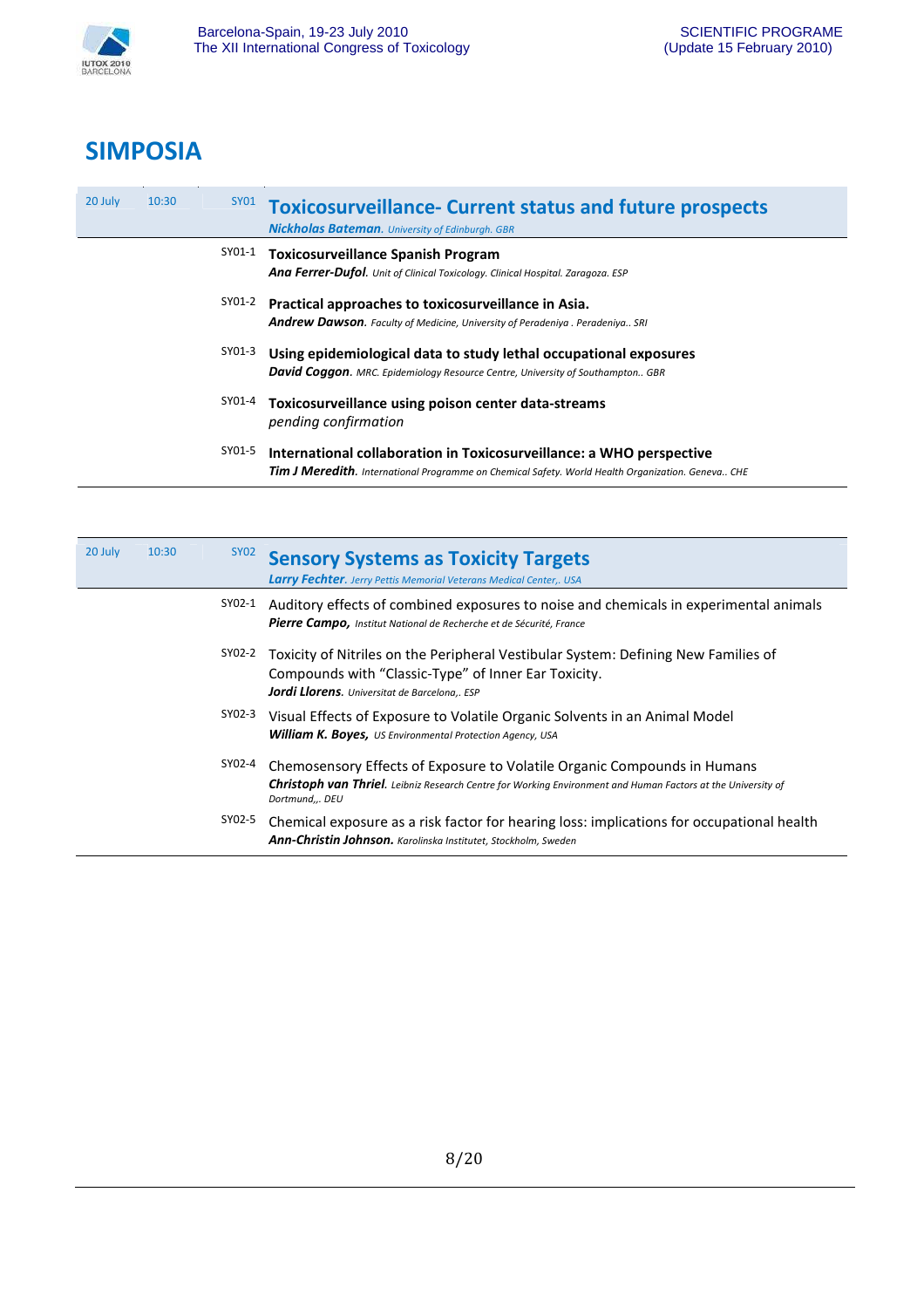

| 20 July | 10:30 | SY03   | <b>Genetic polymorphism and drug metabolizing enzymes</b><br><b>Edmund Maser.</b> Institute of Toxicology and Pharmacology, Univ. Med. School Schleswig-Holstein, Kiel. DEU                                                                  |
|---------|-------|--------|----------------------------------------------------------------------------------------------------------------------------------------------------------------------------------------------------------------------------------------------|
|         |       | SY03-2 | Carbonyl Reductases/Steroid Dehydrogenases: Biology, Classification and<br>Implication in Drug Metabolism and Detoxification<br><b>Edmund Maser.</b> Institute of Toxicology and Pharmacology, Univ. Med. Sch. Schleswig-Holstein, Kiel. DEU |
|         |       | SY03-3 | Metabolic activation of PAHs by aldo-keto reductases<br>Trevor M. Penning. Philadelphia,. USA                                                                                                                                                |
|         |       | SY03-4 | Epoxide hydrolases: structure, function, mechanism and toxicological implication<br><b>Michael Arand.</b> Zurich, CHE                                                                                                                        |

| 20 July | 10:30 |        | <sup>SY04</sup> The diet in colon cancer development<br>Dieter Schrenk; Pablo Steinberg. Universitat. Kaiserslautern. University of Veterinary Medicine Hannover. DEU                                                      |
|---------|-------|--------|----------------------------------------------------------------------------------------------------------------------------------------------------------------------------------------------------------------------------|
|         |       | SY04-1 | In vitro models to study diet-related colon cancer induction and prevention<br><b>Jenifer I. Fenton.</b> Department of Food Science and Human Nutrition, Michigan State University. USA                                    |
|         |       | SY04-2 | Red and processed meat intake and risk of colorectal adenoma and carcinoma from a<br>molecular epidemiological point of view<br>Rashmi Sinha. Division of Cancer Epidemiology and Genetics, National Cancer Institute. USA |
|         |       | SY04-3 | The role of folate in colon cancer development<br><b>Robert Clarke.</b> Clinical Trial Service Unit, University of Oxford. GBR                                                                                             |
|         |       | SY04-4 | The role of flat dysplastic aberrant crypt foci induced in the colon by food contaminants<br><b>Jan Alexander.</b> Division of Environmental Medicine, Norwegian Institute of Public Health. NOR                           |
|         |       | SY04-5 | The role of inflammation in colon cancer induced by<br>food contaminants<br><b>Pablo Steinberg.</b> Institute for Food Toxicology and Analytical Chemistry University of Veterinary Medicine Hannover. DEU                 |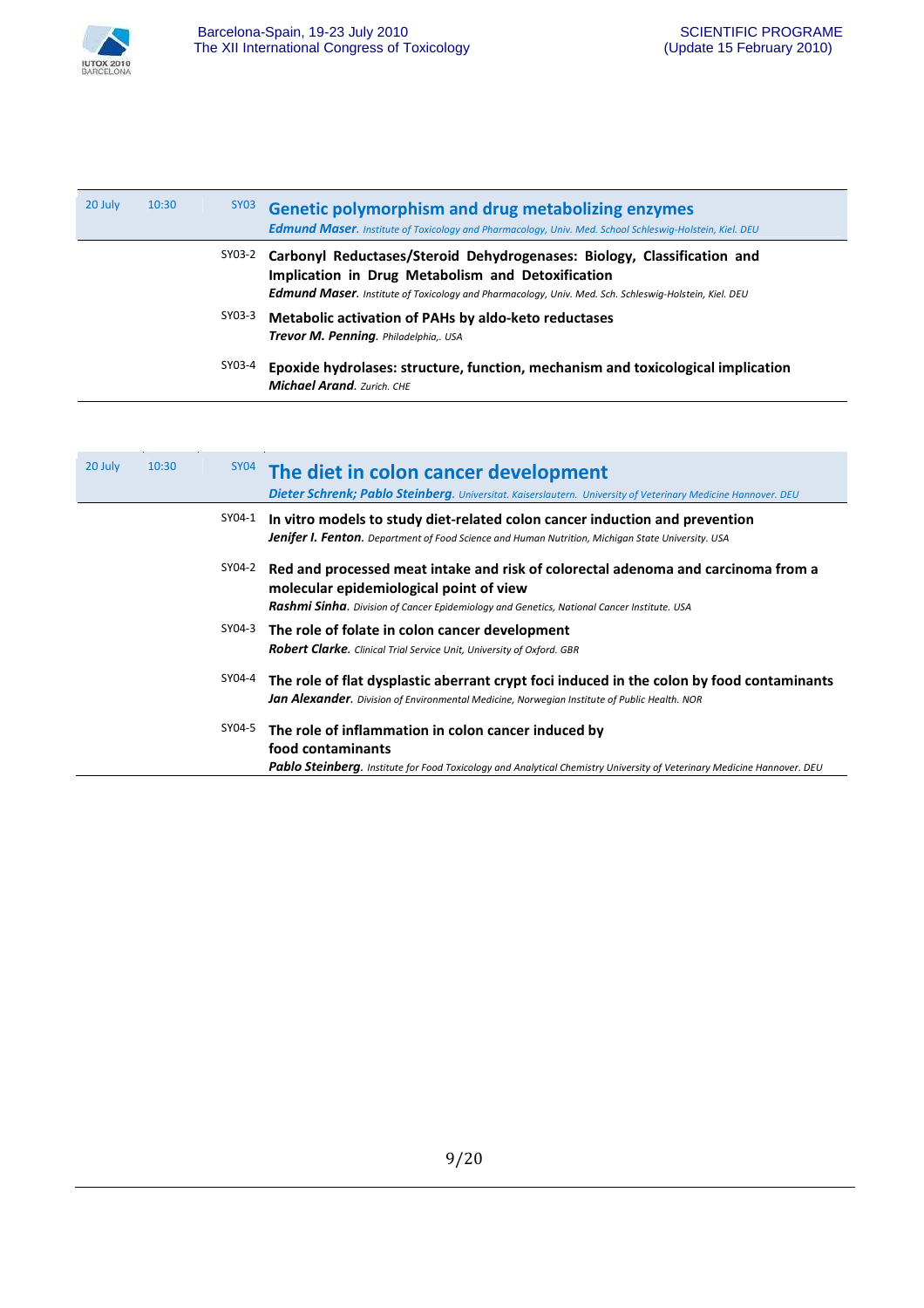

| 20 July | 16:30 | SY05   | <b>Biomarkers and Molecular Mechanisms in Pesticide Toxicity</b><br><b>Arturo Anadón.</b> . Complutense University. Madrid. SP                                                                  |
|---------|-------|--------|-------------------------------------------------------------------------------------------------------------------------------------------------------------------------------------------------|
|         |       | SY05-2 | In Vivo Biomarkers of Neurotoxicity Induced by Organophosphates and Carbamates<br><b>Ramesh C. Gupta.</b> Murray State University. USA                                                          |
|         |       | SY05-3 | Plasma B-glucuronidase as an alternative biomarker to cholinesterase for<br>organophosphate exposure<br>Tetsuo Satoh. Chiba University. JPN                                                     |
|         |       | SY05-4 | Application of biomarkers of exposure, effect and susceptibility to subjects long-term<br>exposed to pesticides<br>Antonio F. Hernández. University of Granada School of Medicine. Granada. ESP |
|         |       | SY05-5 | Effects of organophosphate exposure on male reproductive outcomes<br><b>B. Quintanilla-Vega.</b> Sección Externa de Toxicología, CINVESTAV, Zacatenco, Mexico DF. MEX                           |

| 20 July | 16:30 | SY06   | Effects of climate change on human health - special focus on<br>contaminants                                                                            |
|---------|-------|--------|---------------------------------------------------------------------------------------------------------------------------------------------------------|
|         |       | SY06-1 | Global climate change and health<br>pending confirmation                                                                                                |
|         |       | SY06-2 | The environmental health and contaminants in Alaska<br><b>James E. Berner.</b> Alaska Native Tribal Health Consortium, Anchorage, Alaska. USA           |
|         |       | SY06-3 | Climate change, contaminants and human health in Arctic Russia.<br>pending confirmation                                                                 |
|         |       | SY06-4 | Human health in the context of changing ecosystems and environment<br>Arja Rautio. University of Oulu,. FIN                                             |
|         |       | SY06-5 | The North - South dimension –are the effects of climate change equal in the South and<br>North?<br><b>Jon Oyvind Odland</b> . University of Tromso. NOR |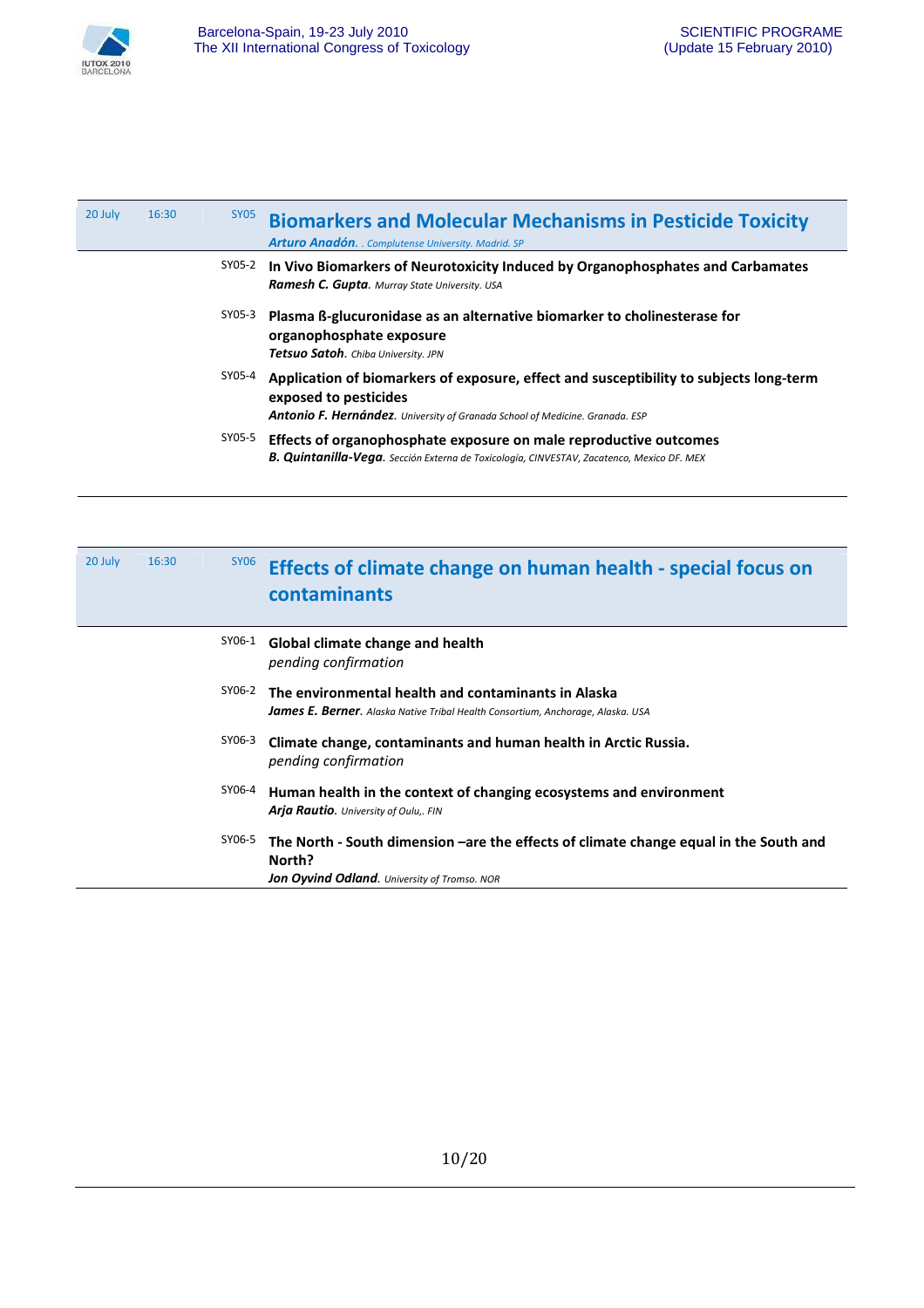

| 20 July | 16:30 | SY07   | <b>New Developments in Pulmonary Carcinogenesis</b><br><b>Heidi Foth.</b> University of Halle, Germany (President of the German Society of Toxicology (GT). DEU        |
|---------|-------|--------|------------------------------------------------------------------------------------------------------------------------------------------------------------------------|
|         |       | SY07-1 | Deregulated EGFR Signaling during Lung Cancer Progression<br><b>Adi Gazdar.</b> University of Texas Southwestern Medical Center, Dallas. USA                           |
|         |       | SY07-2 | Emerging animal models in lung carcinogenesis with special interest in the silica induced<br>model.<br><b>Luis M. Montuenga</b> . University of Navarra, Pamplona. ESP |
|         |       | SY07-3 | <b>Transgenic and Smoke-Induced Rodent Lung Cancer Models</b><br>Hans-Juergen Haussmann. Toxicology Consultant, Roesrath. DEU                                          |
|         |       | SY07-4 | Involvement of A Cell Adhesion Molecular, CADM1/TSLC1, in Lung Oncogenesis.<br>pending confirmation                                                                    |
|         |       | SY07-5 | <b>Environmental vs. Genetic Risk Factors for Lung Cancer</b><br>pending confirmation                                                                                  |

| 20 July | 16:30 | SY <sub>08</sub> | Safe Nanotechnologies - A Challenge for the Future<br>Kai Savolainen. Finnish Institute of Occupational Health, Helsinki. FIN                                                            |
|---------|-------|------------------|------------------------------------------------------------------------------------------------------------------------------------------------------------------------------------------|
|         |       | SY08-1           | New Lessons of Safety Challenges of Engineered Nanoparticles - Introduction<br><b>Kai Savolainen.</b> Finnish Institute of Occupational Health, Helsinki FIN                             |
|         |       | SY08-2           | Assessment of Exposure to Nanoparticles in Occupational Setting<br><b>Gerhard Kaspe.</b> Institut für Mechanische Verfahrenstechnik und Mechanik. University of Karlsruhe. DEU           |
|         |       | SY08-3           | Causality of Exposure to Engineered Nanoparticles and Their Biological Effects<br><b>Allison Elder.</b> School of Medicine & Dentistry, University of Rochester, Rochester, NY, USA. USA |
|         |       | SY08-4           | <b>Carbon Nanotubes - Challenges for Assuring Safety of Nanotechnologies</b><br><b>Ken Donaldson.</b> MRC Centre for Inflammation Research (CIR). University of Edinburgh. GBR           |
|         |       | SY08-5           | <b>Crossroads of Nanosafety and Their Biological Effects</b><br><b>Yuliang Zhao.</b> Institute of High Energy Physcs. Chinese Academy of Science Beijing. CHN                            |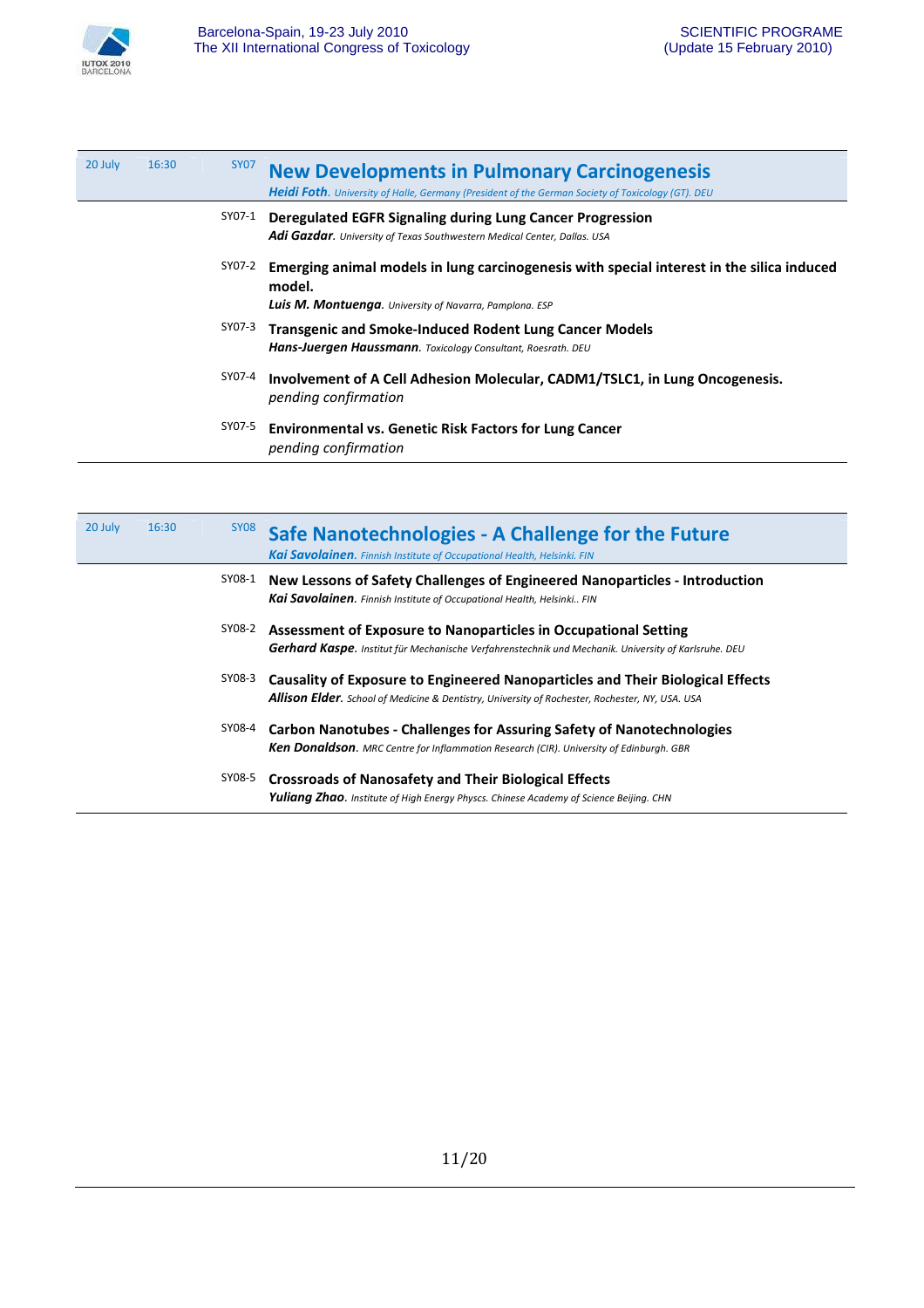

| 21 July | 10:30 | SY09   | Individual susceptibility to environmental and occupation<br>exposure<br><b>Nursen Basaran.</b> Hacettepe University Faculty of Pharmacy, Ankara. TR                            |
|---------|-------|--------|---------------------------------------------------------------------------------------------------------------------------------------------------------------------------------|
|         |       | SY09-1 | Effect of genetic and environmental factors on biomarkers of exposure<br>Hermann Autrup. Univ. of Aarhus, Aarhus, Denmark DNK                                                   |
|         |       | SY09-2 | Environmental exposure to arsenic in China and individual susceptibility<br><b>Jian-Hua Shen.</b> Shanghai Institutes of Biological Sciences, Chinese Acad. Sc., Shanghai,. CHN |
|         |       | SY09-3 | Human bladder cancer and individual susceptibility factors<br><b>Miriam Angeli-Greaves.</b> Univ. of Vernezuela, Caracas, Venezuela. VEN                                        |
|         |       | SY09-4 | Application of DNA-chip based techniques in occupational studies<br>Jan G. Hengstler. IfADo. Dortmund, Germany DEU                                                              |
|         |       | SY09-5 | Factors of individual susceptibility to benzene: state of the art<br><b>Robert Snyder.</b> EOHSI, Rutgers University, Piscataway, NJ, USA USA                                   |

| 21 July | 10:30 | SY10   | <b>Endocrine disrupters: effects on reproduction and</b><br>development<br><b>Anunciación Lafuente.</b> Lab. of Toxicology, University of Vigo. ESP                             |
|---------|-------|--------|---------------------------------------------------------------------------------------------------------------------------------------------------------------------------------|
|         |       | SY10-1 | Steroid hormone receptors and metabolism in endocrine disruption.<br><b>Sari Mäkele.</b> Functional Foods Forum. University of Turku. FIN                                       |
|         |       | SY10-3 | Retinoid receptors and metabolism in endocrine disruption.<br><b>Helen Håkansson</b> . The Institute of Environmental Medicine, Karolinska Institute, Stockholm. SWE            |
|         |       | SY10-4 | Reprogramming of DNA methylation during mammalian development and impact of<br><b>Endocrine Disruptors.</b><br><b>Michael Weber.</b> Institute of Molecular Genetics CNRS,. FRA |
|         |       | SY10-5 | Criteria for the interpretation of reproductive and endocrine effects detected in<br>regulatory guideline studies.<br>Roland Solecki. Bfr, Berlin,. DEU                         |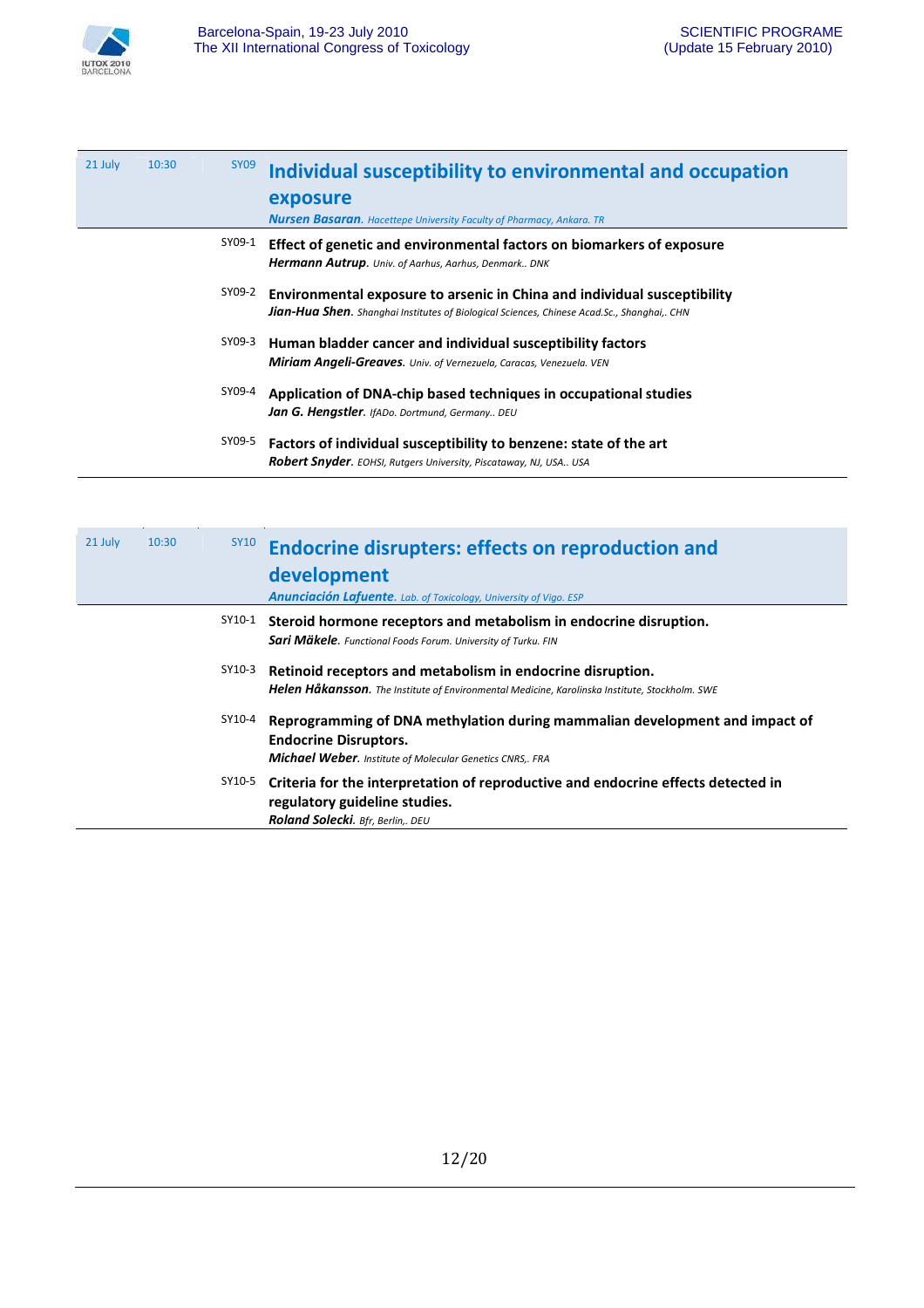

| 21 July | 10:30 | SY11   | <b>Genotoxicity testing: for impurities in drugs.</b><br><b>Ricard Marcos.</b> Autonomous University of Barcelona                               |
|---------|-------|--------|-------------------------------------------------------------------------------------------------------------------------------------------------|
|         |       | SY11-1 | Genotoxicity assessment in early drug development: identification, new models and<br>strategies<br>pending confirmation                         |
|         |       | SY11-2 | Genotoxicological qualification of impurities in the pharmaceutical industry<br>pending confirmation                                            |
|         |       | SY11-3 | Genotoxicity testing of pharmaceuticals: An update on changing regulatory guidances<br><b>Peter Kasper.</b> German Regulatory Agency Bfarm. DEU |
|         |       | SY11-4 | Future approaches to genotoxicity testing for drugs and impurities.<br><b>David Tweats.</b> Genetic toxicology, Sweansea University, Wales. GBR |
|         |       | SY11-5 | Threshold for Toxicological Concern (TTC) and impurities.<br>Lutz Müller. Hoffmann-La Roche, Basel. CHE                                         |

| 21 July | 10:30 | <b>SY12</b> | <b>Risk Assessment of Herbal Medicines and Botanical</b><br><b>Supplements (similar, but still different!)</b><br><b>Olavi Pelkonen.</b> Dept Pharmacol & Toxicol, University of Oulu. FIN                |
|---------|-------|-------------|-----------------------------------------------------------------------------------------------------------------------------------------------------------------------------------------------------------|
|         |       | SY12-1      | Herbals and botanicals in the grey area between medicines and nutrition: scientific and<br>regulatory challenges<br>Gert Laekeman. Katolieke Universiteit Leuven. Leuven,. BEL                            |
|         |       | SY12-3      | Safety concerns vs long-term experience – role of preclinical and clinical testing<br><b>Zu-Guang Ye.</b> State Research Center for R&D of TCM Multiingredient drug. Chinese Academy of TCM. Beijing. CHN |
|         |       | SY12-4      | Compability risks between drugs and herbal medicines or botanical supplements<br><b>Ashim K. Mitra.</b> School of Pharmacy. University of Missouri-Kansas City. USA                                       |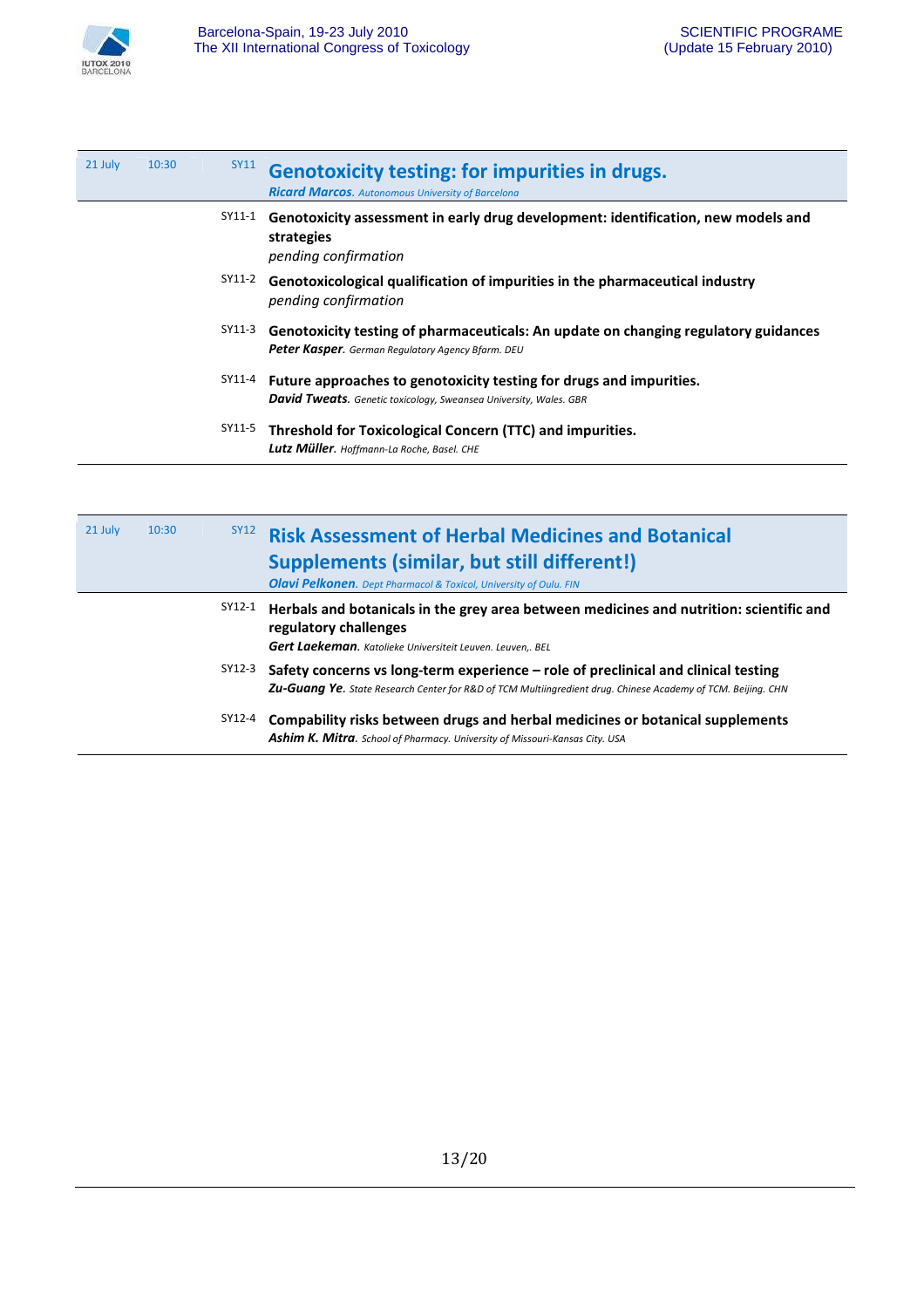

| 21 July | 16:30 | SY13   | Drugs of Abuse-The things you didn't know<br><b>Donna Seger.</b> Vanderbilt University Medical Center. Nashville TN. USA                               |
|---------|-------|--------|--------------------------------------------------------------------------------------------------------------------------------------------------------|
|         |       | SY13-1 | Cocaine-Why so Lethal?<br><b>Robert Hoffman.</b> New York City Poison Control Center. USA                                                              |
|         |       | SY13-2 | Cannabis acute and chronic effects-The Dutch Experience<br><b>Irma de Vries.</b> National Poisons Information Centre, Bilthoven,. NLD                  |
|         |       | SY13-3 | GHB and other submission agents. Clinical and legal implications<br><b>Santiago Nogué.</b> Unit of Clinical Toxicology. Clinic Hospital Barcelona. ESP |
|         |       | SY13-4 | Neuroadaptation and Drugs of Abuse or How Drugs Change your Brain<br><b>Donna Seger.</b> Vanderbilt University Medical Center. Nashville TN. USA       |
|         |       | SY13-5 | New emerging designer drugs<br><b>Paul Dargan.</b> Guy's and St. Thomas Poisons Unit. London GBR                                                       |

| 21 July | 16:30 | SY14   | <b>Glia-Neuron Interactions in Neurotoxicology</b><br><b>Marina Guizzetti.</b> University of Washington, Seattle, WA. USA                                                                        |
|---------|-------|--------|--------------------------------------------------------------------------------------------------------------------------------------------------------------------------------------------------|
|         |       | SY14-1 | Glial activation and the neuronal glutamatergic system, a dangerous liaison.<br>Barbara Viviani. Universita' degli Studi di Milano. ITA                                                          |
|         |       | SY14-2 | Ethanol activates IL-1RI/TLR4 in glial cells and induces neuroinflammation<br><b>Consuelo Guerri.</b> Centro de Investigación Príncipe Felipe, Valencia. ESP                                     |
|         |       | SY14-3 | Chaperone deficiency in Pb-exposed glia: links to neurodegenerative diseases<br><b>Evelyn Tiffany-Castiglioni.</b> Texas A&M University. College Station TX. USA                                 |
|         |       | SY14-4 | Fetal Alcohol Spectrum Disorders: inhibition of astrocyte release of extracellular matrix<br>proteins and neuritogenesis.<br><b>Marina Guizzetti.</b> University of Washington, Seattle, WA. USA |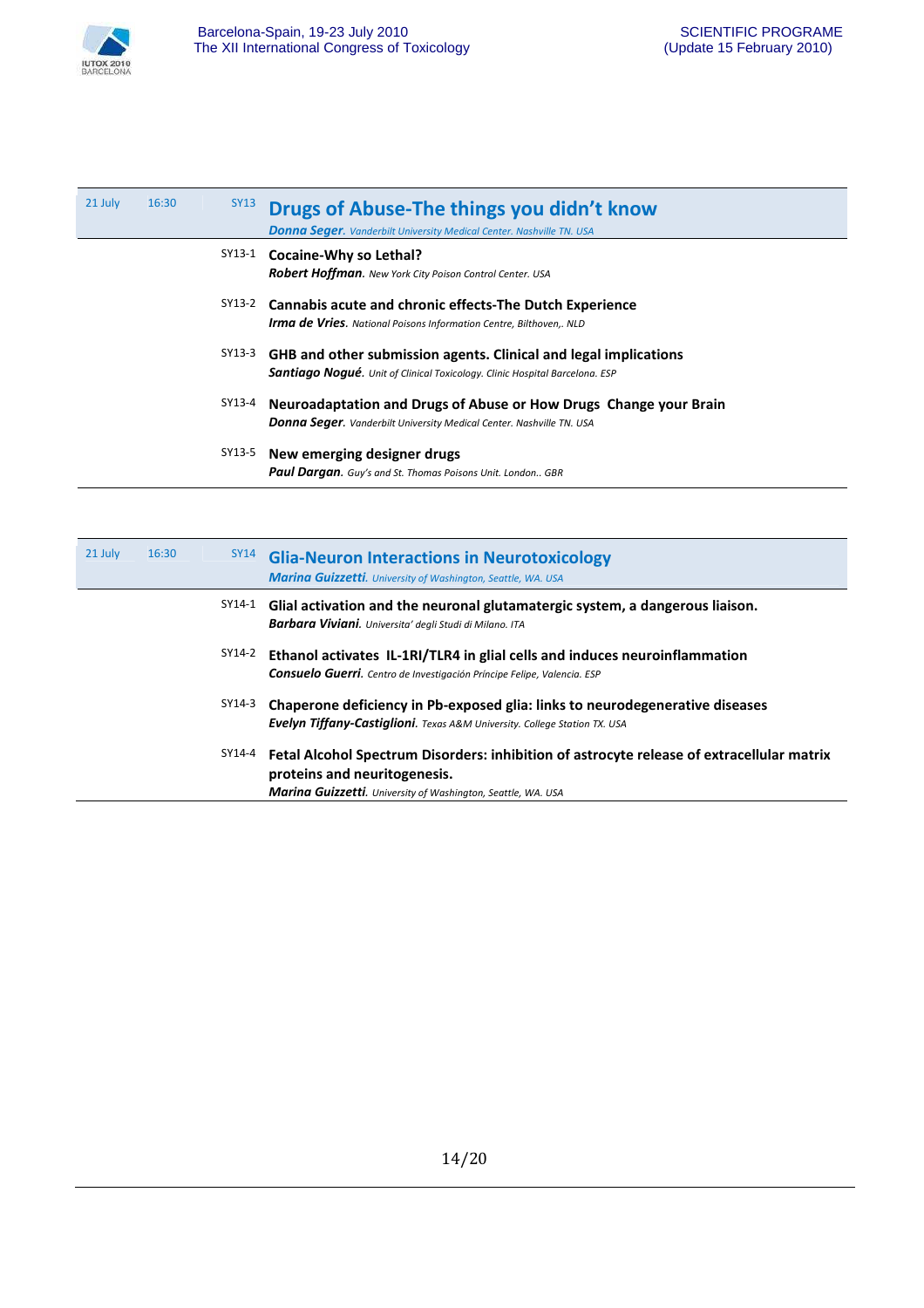

| 21 July | 16:30 | SY15   | Toxicity and risk assessment of heat-treatment formed products                                                                                             |
|---------|-------|--------|------------------------------------------------------------------------------------------------------------------------------------------------------------|
|         |       | SY15-1 | Heat-treatment induced toxicant in food: Needs for health risk assessment<br><b>Wolfgang Dekant.</b> Department of Toxicology, University of Würzburg, DEU |
|         |       | SY15-2 | Formation of toxic chemicals in heat processed food<br>Pending confirmation                                                                                |
|         |       | SY15-3 | Role of genetic and epigenetic mechanisms in furan toxicity<br><b>Kevin Chipman.</b> University of Birminghami. GBR                                        |
|         |       | SY15-4 | Risk assessment of chemicals formed by heat processing of food<br><b>Angelika Tritscher.</b> WHO Joint Secretary to JECFA and JMPR, Geneva. WHO            |

| 21 July | 16:30 | <b>SY16</b> | Integration of genomics, proteomics and metabolomics technologies in<br>drug safety assessment<br>Joan-Albert Vericat. ivericat@noscira.com.                       |
|---------|-------|-------------|--------------------------------------------------------------------------------------------------------------------------------------------------------------------|
|         |       | SY16-1      | Description of X-omics Technologies ready to us.<br>pending confirmation                                                                                           |
|         |       | SY16-2      | The importance of collaboration and external funding for the success of Toxico-omics profiling in<br>the Pharmaceutical<br>Phil Hewitt. Merck KGaA, Darmstadt. DEU |
|         |       | SY16-3      | Integration of X-Omics data in the decision making process in Drug Development. The<br><b>Melius Consortium.</b><br><b>Joan Vericat.</b> Noscira. Madrid. ESP      |
|         |       | SY16-4      | The use of X-Omics in regulatory studies<br>pending confirmation. EMEA                                                                                             |
|         |       | SY16-5      | The use of X-Omics in regulatory studies<br><b>Federico Goodsaid.</b> U.S. Food and Drug Administration, Silver Spring, MD, usa                                    |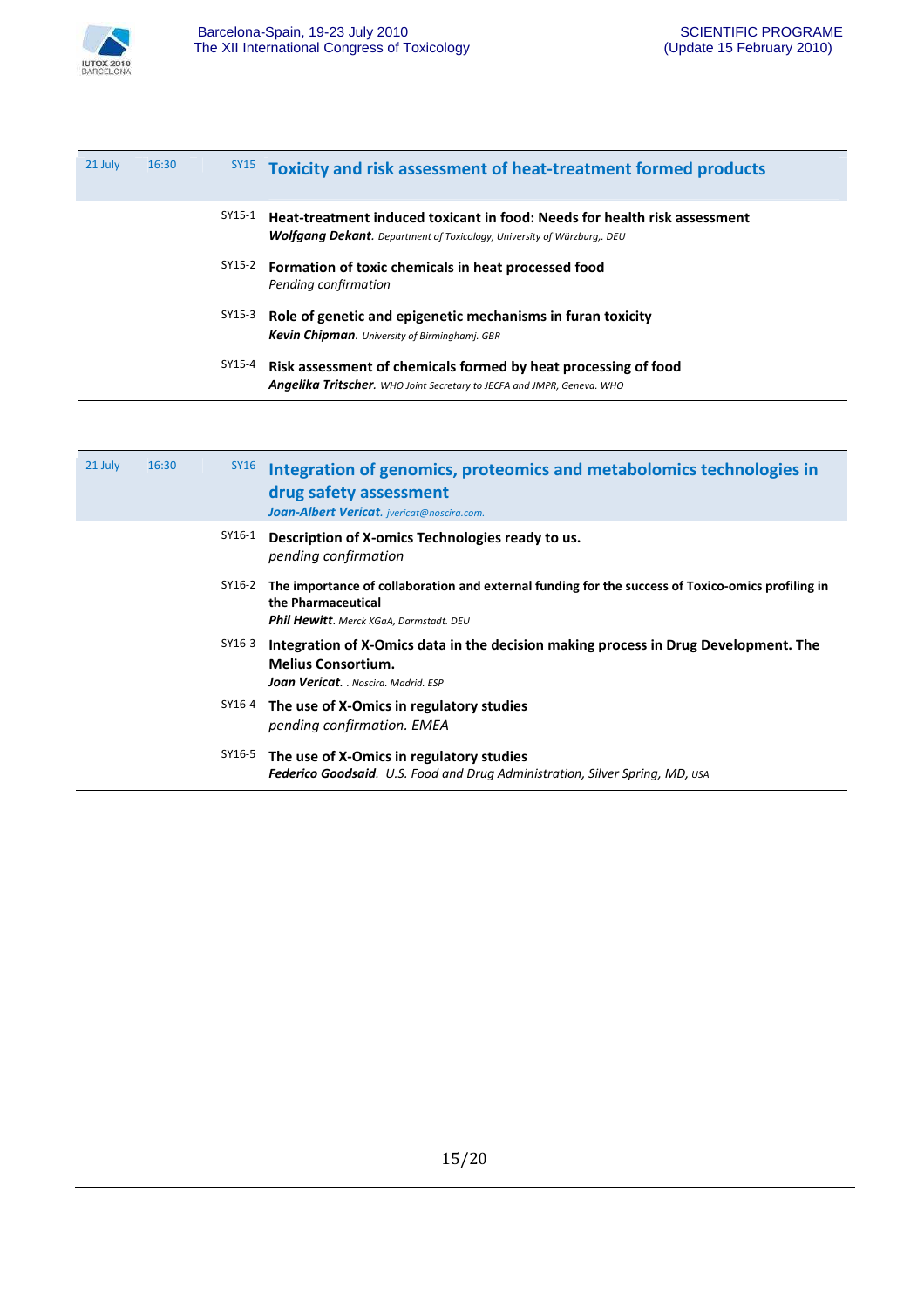

| 22 July | 10:30 | <b>SY17</b> | Contribution of biological monitoring to occupational risk assessment<br><b>Maurizio Manno.</b> niversity of Naples Federico II,. ITA                                                                                 |
|---------|-------|-------------|-----------------------------------------------------------------------------------------------------------------------------------------------------------------------------------------------------------------------|
|         |       | SY17-1      | Biomonitoring for occupational health risk assessment (BOHRA): the ICOH-SCOT<br>approach<br><b>Maurizio Manno.</b> University of Naples Federico II,. ITA                                                             |
|         |       | SY17-2      | Toxicokinetic considerations in using a suite of markers to better understand<br>occupational health risk from PAH exposure.<br><b>Claude Viau.</b> University of Montreal. CAN                                       |
|         |       | SY17-3      | Non-invasive biomonitoring for carcinogen DNA adducts: practical application of basic<br>toxicology.<br>Pending confirmation                                                                                          |
|         |       | SY17-4      | Saliva and axillary hair as non-invasive samples in the biomonitoring of workers<br>exposed to metal ions and other chemicals<br><b>Fernando Gil.</b> University of Granada, Occupational Health School. Granada. ESP |
|         |       | SY17-5      | The contribution of molecular biology to the biological monitoring of human exposure<br>to chemicals.<br><b>Arnulfo Albores.</b> CINVESTAV. MEX                                                                       |

| 22 July | 10:30 | <b>SY18</b> | Developmental Neurotoxicity Testing in the 21st Century: High-<br><b>Throughput Screening Methods</b><br><b>Donald A. Fox.</b> University of Houston. USA                                                                   |
|---------|-------|-------------|-----------------------------------------------------------------------------------------------------------------------------------------------------------------------------------------------------------------------------|
|         |       | SY18-1      | Screening for Developmental Neurotoxicity: Past and Future (short introduction)<br>Kevin M. Crofton. US Environmental Protection Agency. USA                                                                                |
|         |       | SY18-2      | High-Throughput for Screening Methods for Developmental Neurotoxicity: In Vitro<br>Cristina Suñol. Institut d'Investigacions Biomèdiques de Barcelona. CSIC-IDIBAPS. CIBER Epidemiología y Salud Pública.<br>Barcelona, ESP |
|         |       | SY18-3      | Developmental neurotoxicity assessment using the zebrafish model<br>Joaquín Guinea. ZF Biolabs. Madrid. ESP                                                                                                                 |
|         |       | SY18-4      | Human neurospheres as three-dimensional cellular systems for developmental<br>neurotoxicity testing<br><b>Ellen Fritsche</b> . Institut für umweltmedizinische Forschung gGmbH, Düsseldorf. DEU                             |
|         |       | SY18-5      | Risk Analysis and Policy Implications of High-Throughput Methods for Developmental<br><b>Neurotoxicity</b><br>Ryozo Tsuji. Sumitomo Chemical. JPN                                                                           |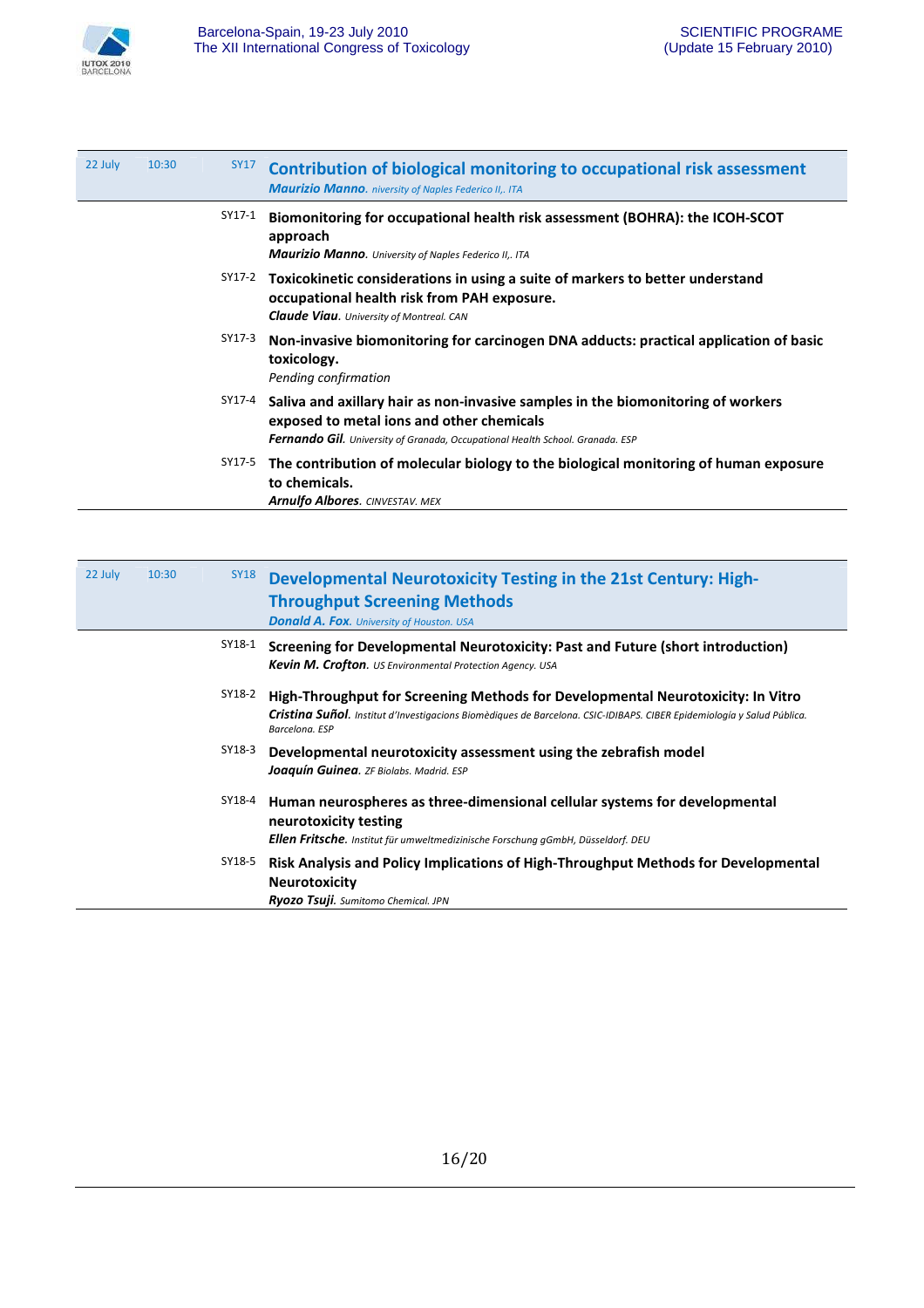

| 22 July | 10:30 | SY <sub>20</sub> | <b>Education and chemical safety in developing countries</b><br>Eduardo de la Peña de Torres. CSIC. Centro de Ciencias Medioambientales, Iberoamerican Network Toxicology and<br><b>Chemical Safety. ESP</b> |
|---------|-------|------------------|--------------------------------------------------------------------------------------------------------------------------------------------------------------------------------------------------------------|
|         |       | SY20-1           | <b>Education in Toxicology and Chemical Safety in Developing Countries</b><br><b>Silvia BARROS.</b> University of Sau Paulo BRA                                                                              |
|         |       | SY20-2           | Present and Future Challenges in Safety Assessment for Pharmaceuticals in<br>Iberoamerica.<br>Dr. Jose MANATOU. University of Connecticut. Connecticut. USA                                                  |
|         |       | SY20-3           | Reality and Needs of Toxicology Research and Education in Developing Countries.<br><b>Fernanda CAVIERES.</b> Universidad of Valparaiso CHL                                                                   |
|         |       | SY20-4           | Issues pertaining to toxicology and chemical safety in Africa<br>pending confirmation                                                                                                                        |
|         |       | SY20-5           | The needs of Toxicological Research and Education in Continental Asia<br><b>Junshi Chen.</b> Institute of Nutrition and Food Hygiene. Chinese Acad. of Preventive Med CHN                                    |

| 22 July | 16:30 | SY21   | New insights into acetaminophen toxicity                                                                                                                                |
|---------|-------|--------|-------------------------------------------------------------------------------------------------------------------------------------------------------------------------|
|         |       | SY21-1 | New insights into the mechanisms of acetaminophen toxicity<br><b>Jack A. Hinson.</b> Division of Toxicology, Univ Arkansas,. USA                                        |
|         |       | SY21-2 | Toxicity of acetaminophen in therapeutic doses<br><b>Paul B. Watkins.</b> , University of North Carolina, Chapel Hill, NC., USA                                         |
|         |       | SY21-3 | Identification of patients at risk of hepatotoxicity<br><b>Marco Sivilotti</b> . Department of Emergency Medicine, Queen's University Kingston, Ontario CAN             |
|         |       | SY21-4 | Identification of patients at risk of adverse effects from acetaminophen antidotes<br><b>Lars E. Schmidt</b> . Department of Hepatology Rigshospitalet, Copenhagen. DNK |
|         |       | SY21-5 | How can drug regulation reduce the public health burden of acetaminophen poisoning<br><b>Nicholas Bateman.</b> Clinical toxicology, University of Edinburgh GBR         |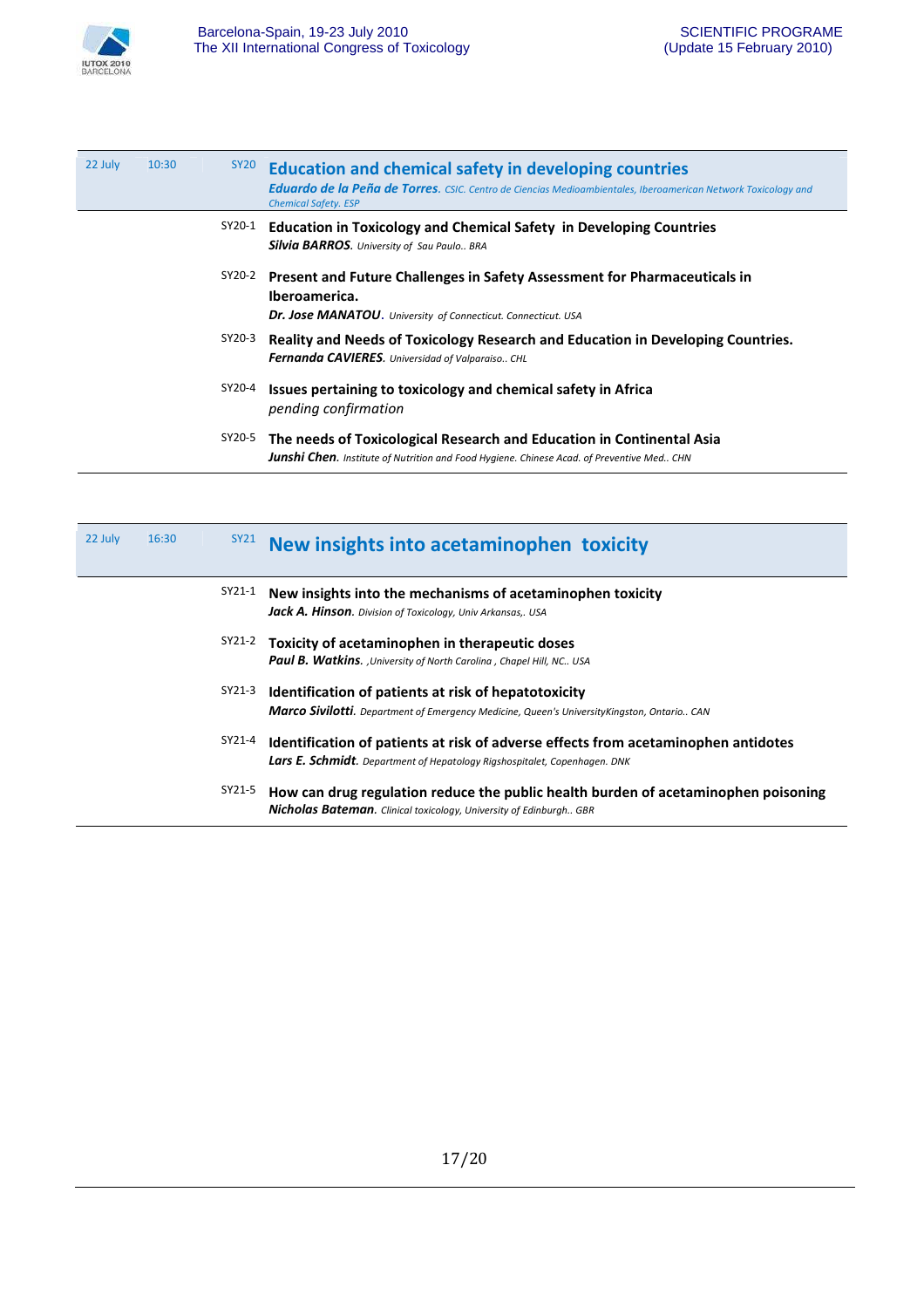

| 22 July | 16:30 | SY <sub>23</sub> | <b>In Silico Toxicology</b><br><b>Luis G. Valerio, Jr.</b> US Food and Drug Administration USA                                                                                                                       |
|---------|-------|------------------|----------------------------------------------------------------------------------------------------------------------------------------------------------------------------------------------------------------------|
|         |       | SY23-1           | Role of the European Commission's Joint Research Centre in Computational Toxicology<br><b>Andrew Worth.</b> European Commission – Joint Research Centre, Ispra,. EUR                                                 |
|         |       | SY23-2           | BioEpisteme – an in silico approach to predict and understand the underlying molecular<br>mechanisms contributing to toxicity responses<br>Antoni Valencia. Prous Institute for Biomedical Research, Barcelona,. ESP |
|         |       | SY23-3           | A knowledge-based approach to the in silico assessment of toxicity<br><b>Carol A. Marchant.</b> Lhasa Limited,. GBR                                                                                                  |
|         |       | SY23-4           | In silico toxicology: predictive methods and applied regulatory research at the US FDA<br><b>Center for Drug Evaluation and Research</b><br>Luis G. Valerio, Jr US FDA. USA                                          |
|         |       | SY23-5           | In silico approaches, and in vitro and in vivo mutagenicity assays: implications for<br>regulatory issues<br><b>Romualdo Benigni.</b> Istituto Superiore di Sanita',. ITA                                            |

| 22 July | 16:30 | <b>SY24</b> | <b>Immunotoxicology: From models to humans</b><br><b>Dori Germolec.</b> Toxicology Branch. NTP/NIEHS. USA                                                                          |
|---------|-------|-------------|------------------------------------------------------------------------------------------------------------------------------------------------------------------------------------|
|         |       | SY24-1      | Overview of alternative methods in immunotoxicology<br>E. Corsini. University of Milan,. ITA                                                                                       |
|         |       | SY24-2      | Chemical allergy: the relationships between in vitro tests, animal models and clinical<br>experience<br><b>lan Kimber.</b> Faculty of Life Sciences, University of Manchester. GBR |
|         |       | SY24-3      | Immunotoxic effects of perfluorinated compounds in experimental animals<br>pending confirmation                                                                                    |
|         |       | SY24-4      | Evidence of PFOS' immunotoxicity in humans.<br><b>Dori Germolec.</b> Toxicology Branch. NTP/NIEHS USA                                                                              |
|         |       | SY24-5      | Developmental immunotoxicity of metals.<br><b>RR. Dietert.</b> College of Veterinary Medicine, Cornell University, Ithaca. USA                                                     |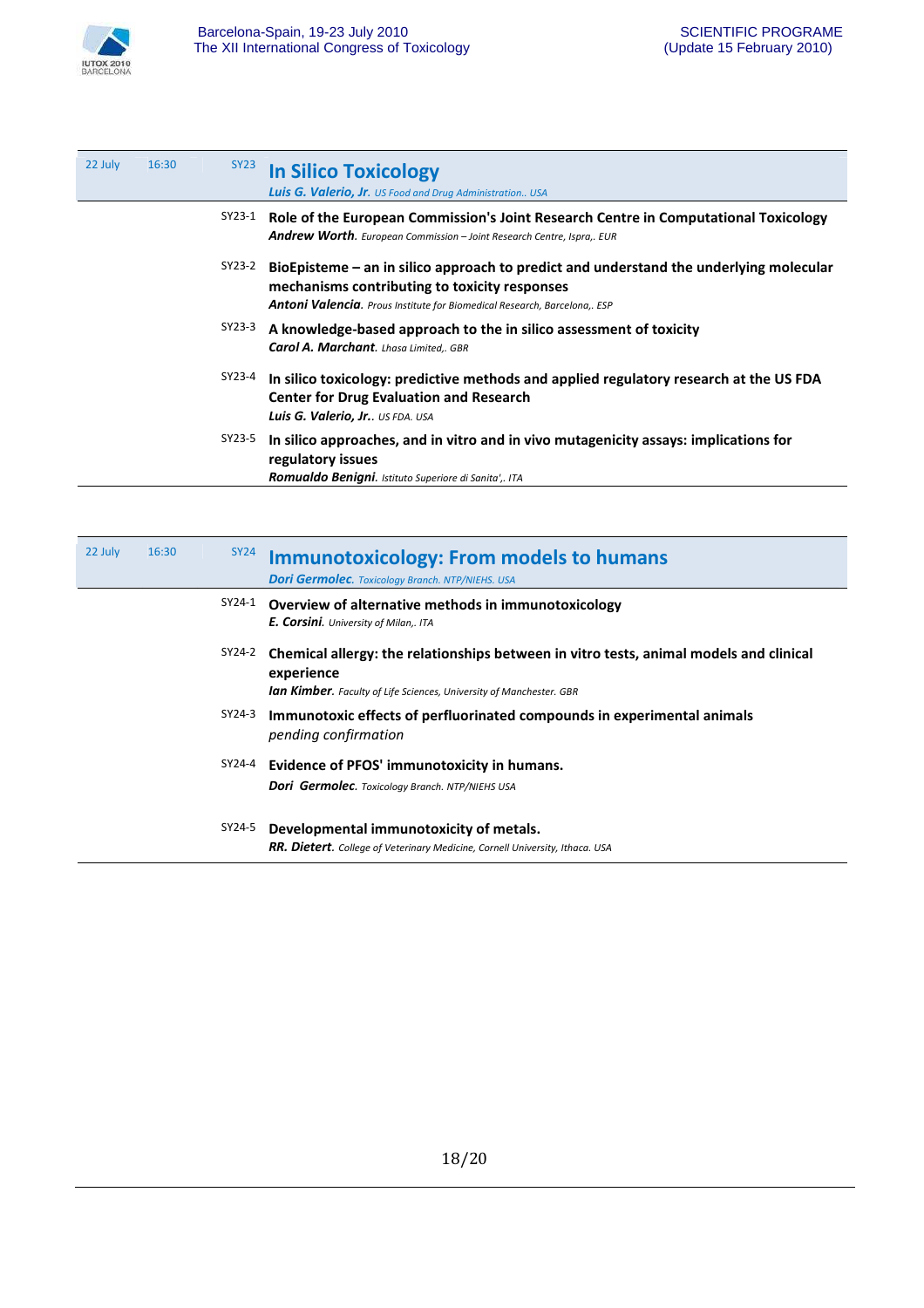

| 23 July | 10:30 |        | <sup>SY25</sup> The changing face of clinical toxicology<br><b>Martin Wilks.</b> Syngenta Crop Protection AG GBR                                                     |
|---------|-------|--------|----------------------------------------------------------------------------------------------------------------------------------------------------------------------|
|         |       | SY25-1 | Is fundamental research in toxicology being translated into clinical practice?<br>Peter Maier-Abt. University of Basel, Basel. CHE                                   |
|         |       |        | $5Y25-2$ Evidence base for the treatment of poisonings<br><b>Nick Buckley.</b> POW Hospital, Clinical School, University of NSW, Randwick AUS                        |
|         |       | SY25-3 | Can we define severity criteria for the common cardiotropic drugs taken in overdose?<br><b>Bruno Megarbane.</b> Hopital Lariboisière, Paris,. FRA                    |
|         |       | SY25-5 | New approaches of treatment in Paraguat poisoning<br><b>Sae-Yong Hong.</b> Department of Internal Medicine, Soonchunhyang University, Cheonan Hospital. Cheonan. KOR |

| 23 July | 10:30 | SY26   | Detoxication and susceptibility to anticholinesterase pesticides<br><b>Ramesh C. Gupta.</b> Murray State University. USA                                                                           |
|---------|-------|--------|----------------------------------------------------------------------------------------------------------------------------------------------------------------------------------------------------|
|         |       | SY26-1 | Role of Albumin in the detoxification of organophosphorus and Carbamate Pesticides<br><b>Miquel Angel Sogorb.</b> Universidad Miguel Hernandez. ESP                                                |
|         |       | SY26-3 | Variation in human liver enzymes involved in pesticide metabolism<br><b>Elaine Mutch.</b> Toxicology Unit, Clinical and Laboratory Sciences, The University of Newcastle, Newcastle upon Tyne. GBR |
|         |       | SY26-4 | Genetic variability factors in human susceptibility to organophosphorus compounds<br>pending confirmation                                                                                          |
|         |       | SY26-5 | Toxicity of Mixtures Containing Similarly and Dissimilarly Acting Compounds: New<br><b>Concepts</b><br><b>Sameeh. A. Mansour</b> . National Research Centre. Dokki. Cairo. EGY                     |

| 23 July | 10:30 | SY27   | HBCD as a replacement flame retardant; another POP?<br><b>Linda Birnbaum.</b> NIEHS, USA                                                  |
|---------|-------|--------|-------------------------------------------------------------------------------------------------------------------------------------------|
|         |       | SY27-1 | <b>Brominated Flame Retardants: Past, Future, and Regulations</b><br>Linda Birnbaum, NIEHS, USA                                           |
|         |       | SY27-2 | Hexabromocyclododecane (HBCD) Complex Chemistry: Detection and Analytical<br>Methods.<br><b>Adrian Covaci.</b> University of Antwerp. BEL |
|         |       | SY27-3 | HBCD levels in the Environment, Biota and Humans: Sterioisomeric paradox.<br>Rob J. Letcher. Environment Canada, Ottawa. CAN              |